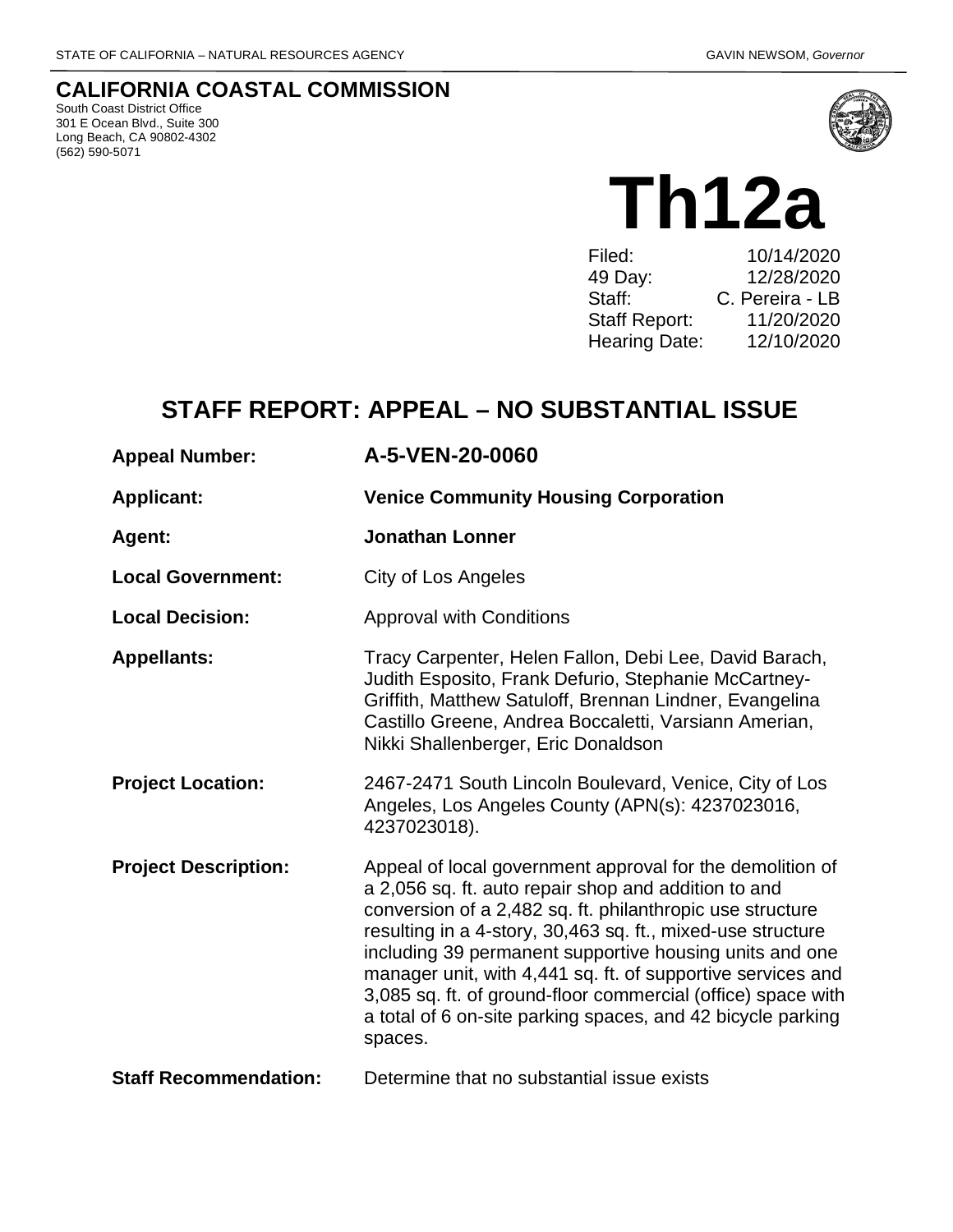**Important Hearing Procedure Note:** This is a substantial issue only hearing. Testimony will be taken only on the question of whether the appeal raises a substantial issue. Generally, and at the discretion of the Chair, testimony is limited to 3 minutes total per side. Please plan your testimony accordingly. Only the applicant, persons who opposed the application before the local government (or their representatives), and the local government shall be qualified to testify. Others may submit comments in writing. If the Commission determines that the appeal does raise a substantial issue, the de novo phase of the hearing will occur at a future Commission meeting, during which it will take public testimony.

## **SUMMARY OF STAFF RECOMMENDATION**

The staff recommends that the Commission, after public hearing, determine that **no substantial issue exists** with respect to the grounds on which the appeals have been filed because the project, as approved by the City of Los Angeles, is consistent with Chapter 3 of the Coastal Act. The standard of review for these appeals is Chapter 3 of the Coastal Act and the City's certified Venice Land Use Plan (LUP) provides guidance.

On May 28, 2020, the City approved Local Coastal Development Permit (CDP) Case No. CPC-2019-6069-CU-DB-CDP-CDO-SPP-MEL-WDI with conditions for the demolition of a 2,056 square foot auto repair shop and addition to and conversion of a 2,482 square foot philanthropic use structure resulting in a 4-story, 30,463 square foot, mixed-use structure including 39 permanent supportive housing units and one manager unit, with 4,441 square feet of space designated for supportive services and 3,085 square feet of ground-floor commercial (office) space with a total of 6 on-site parking spaces.

Given that the project will provide affordable housing, the City found that some of the building standards referenced in the Venice LUP related to height, density, floor area ratio, setback and parking requirements could be waived using incentives and waivers of development standards provided by specific policies of the LUP relating to affordable housing in combination with other provisions of the State's Density Bonus Law. The appellants contend that the City-approved project is inconsistent with the parking, height, density, land use standards of the certified LUP and is not consistent with the character, mass, and scale of the surrounding area. Furthermore, the appellants contend that the City-approved waiver for the setback provisions for buildings in the Coastal Zone and the overconcentration of affordable housing in Venice set a dangerous precedent.

The Coastal Act requires "maximum access...be provided for all people" (Section 30210) and states "When acting on a coastal development permit, the issuing agency, or the commission on appeal, may consider environmental justice, or the equitable distribution of environmental benefits throughout the state" (Section 30604(h)). Due to historic institutionalized geographic, economic, social, and cultural barriers, marginalized populations, including low-income communities and communities of color, have been denied access to affordable housing in the coastal zone. Through the City's approval, the proposed project provides more housing units than would otherwise be allowed on the site; all of which are designated as affordable with offices supporting Safe Place for Youth programming, resident and homeless services, and education and job training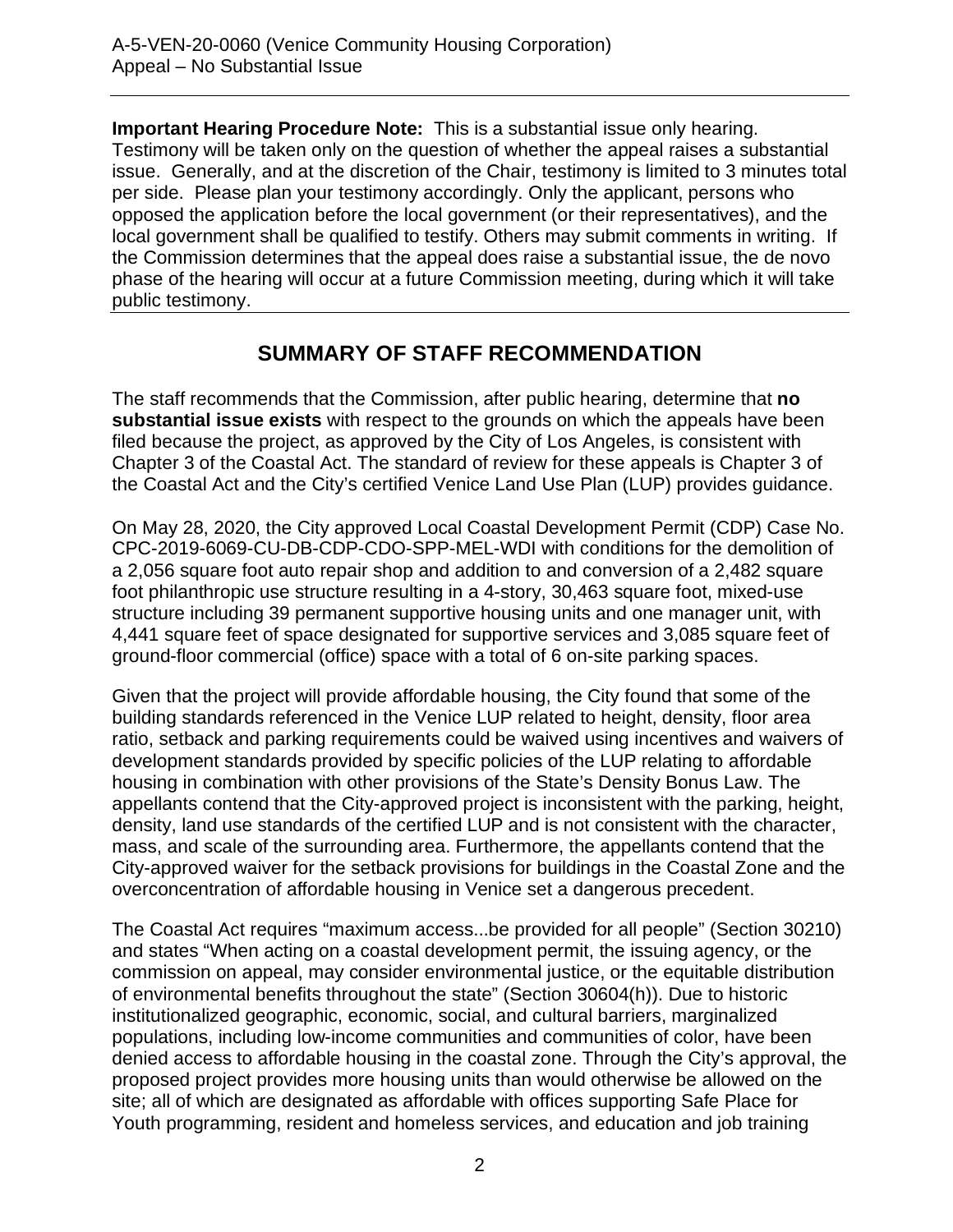programs. The proposed project, which is located in a mixed-use area in the coastal zone, will provide housing for lower income youths and families, which will enhance Venice's social diversity, and will not adversely affect public access to the coast.

While the subject project does not conform with all development standards of the certified Venice LUP (specifically the 100% density bonus approved by the City allowing for 20 additional low income housing units would exceed the 25% density bonus allowed for affordable housing under the policies of the LUP), the City found that the project is consistent with the character of the surrounding development and will not adversely impact coastal resources consistent with Chapter 3 policies of the Coastal Act. In this case, Commission staff concurs with the City's findings relating to the determination that the project is consistent with Chapter 3 policies of the Coastal Act and would not result in any adverse impacts to coastal resources, including but not limited to public access and visual resources; as such, the non-conformity with the LUP density bonus policy does not rise to a level of a substantial issue.

In determining whether an appeal raises a substantial issue, the Commission may consider five factors including, but not limited to: 1) the degree of factual and legal support for the local government's decision that the development is consistent or inconsistent with the certified LCP and with the public access policies of the Coastal Act; 2) the extent and scope of the development as approved or denied by the local government; 3) the significance of the coastal resources affected by the decision; 4) the precedential value of the local government's decision for future interpretations of its LCP; and 5) whether the appeal raises only local issues, or those of regional or statewide significance.

Applying the five substantial issue factors to the issues raised by the appeal and the administrative record for the City's action indicates that, although the development standards exceptions granted by the City relating to height, stepback and setback requirements are supported by the City's findings related to the certified Venice LUP, the City's approval of an increase in density greater than 25% is not. However, Commission staff concurs with the City's decision that the project is consistent with Chapter 3 of the Coastal Act. Further, the development is located in a built-out, primarily commercial inland area of the Coastal Zone, in close proximity to other residential and institutional structures, and will not be inconsistent with the character of the surrounding area. Finally, the City's approval of this project is unlikely to set a precedent for future development in Venice (such as market rate housing) and the issues raised by the appeal are only related to local issues, not issues of regional or statewide significance. Therefore, staff recommends that the Commission, after public hearing, determine that **no substantial issue exists** with respect to the grounds on which the appeal has been filed. Pursuant to Section 30625(b) of the Coastal Act and Section 13321 of the Commission's regulations, do novo consideration of the application is not required.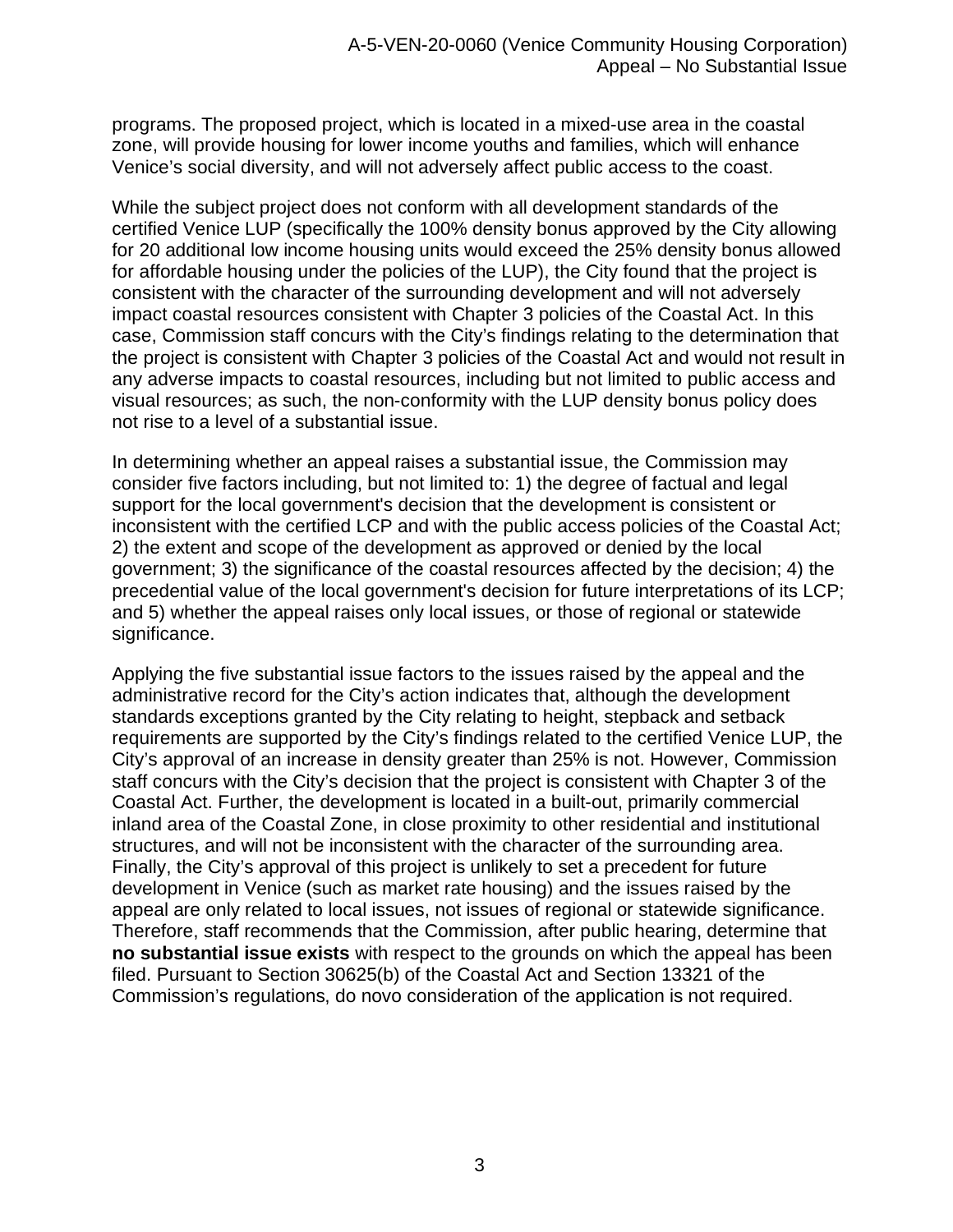# **TABLE OF CONTENTS**

| I. MOTION AND RESOLUTION - NO SUBSTANTIAL ISSUE  5 |  |  |
|----------------------------------------------------|--|--|
|                                                    |  |  |
|                                                    |  |  |
|                                                    |  |  |
|                                                    |  |  |
|                                                    |  |  |
|                                                    |  |  |
|                                                    |  |  |
|                                                    |  |  |
|                                                    |  |  |

## **[EXHIBITS](https://documents.coastal.ca.gov/reports/2020/8/_____/___-8-2020-exhibits.pdf)**

|                           | Exhibit 1 – Vicinity Map and Project Location |
|---------------------------|-----------------------------------------------|
| Exhibit 2 – Appeal        |                                               |
| Exhibit 3 – Project Plans |                                               |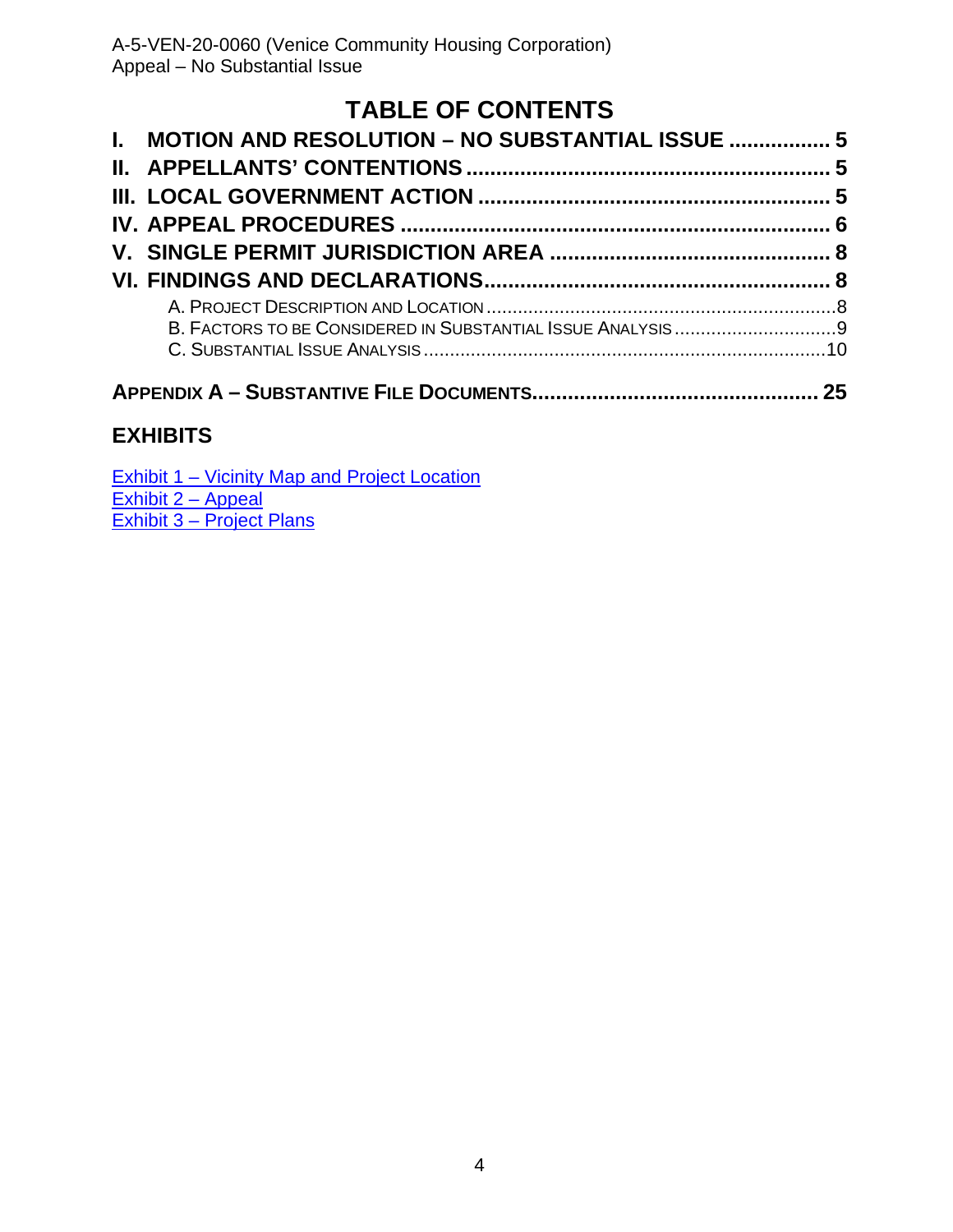# <span id="page-4-0"></span>**I. MOTION AND RESOLUTION – NO SUBSTANTIAL ISSUE**

**Motion:** I move that the Commission determine that Appeal No. A-5-VEN-20-0060 raises **NO SUBSTANTIAL ISSUE** with respect to the grounds on which the appeal has been filed under § 30602 of the Coastal Act.

Staff recommends a **YES** vote. Passage of this motion will result in a finding of No Substantial Issue and adoption of the following resolution and findings. If the Commission finds No Substantial Issue, the Commission will not hear the application de novo and the local action will become final and effective. The motion passes only by an affirmative vote by a majority of the Commissioners present.

**Resolution:** The Commission hereby finds that Appeal No. **A-5-VEN-20-0016** presents **NO SUBSTANTIAL ISSUE** with respect to the grounds on which the appeal has been filed under § 30602 of the Coastal Act regarding consistency with Chapter 3 policies of the Coastal Act.

# <span id="page-4-1"></span>**II. LOCAL GOVERNMENT ACTION**

On May 28, 2020, the Los Angeles City Planning Commission took a number of actions on the subject project, Case No. CPC-2019-6069-CU-DB-CDP-CDO-SPP-MEL-WDI, for the demolition of 2,056 square foot auto repair shop and addition to and conversion of a 2,482 square foot philanthropic use structure resulting in a 4-story, 30,463 square foot, mixeduse structure including 39 permanent supportive housing units and one manager unit, with 4,441 square feet of space designated for supportive services and 3,085 square feet of ground-floor commercial (office) space with a total of 6 on-site parking spaces. The City's actions include the approval of a local CDP with conditions, a CEQA exemption determination in accordance with State Guidelines Section 15332 (In-fill Development Projects), approval of a Conditional Use Permit for a Housing Development Project with a 100% density bonus, "on-menu" incentive to increase the permitted floor area ratio (FAR) to 3:1 in lieu of the otherwise required 1.5:1, "off-menu" incentives to provide zero residential parking spaces and 6 commercial parking spaces, waivers for height, stepback, provisions, setback provisions, and passageway requirements, project permit compliance for a project within the Venice Coastal Specific Plan, approval pursuant to the Community Design Overlay Plan, approval of Mello Act compliance, and adoption of the conditions and findings for the subject development project.

The City issued a letter of determination on June 3, 2020. The City's Notice of Final Local Action for the local CDP was received in the Coastal Commission's Long Beach Office on September 21, 2020 and the Coastal Commission's required twenty working-day appeal period was established. On October 14, 2020, the appeals were received from the appellants (listed above). No other appeals were received prior to the end of the appeal period on October 19, 2020.

# <span id="page-4-2"></span>**III. APPELLANTS' CONTENTIONS**

On October 14, 2020, within 20-working days of receipt of the notice of final local action, Tracy Carpenter, Helen Fallon, Debi Lee, David Barach, Judith Esposito, Frank Defurio,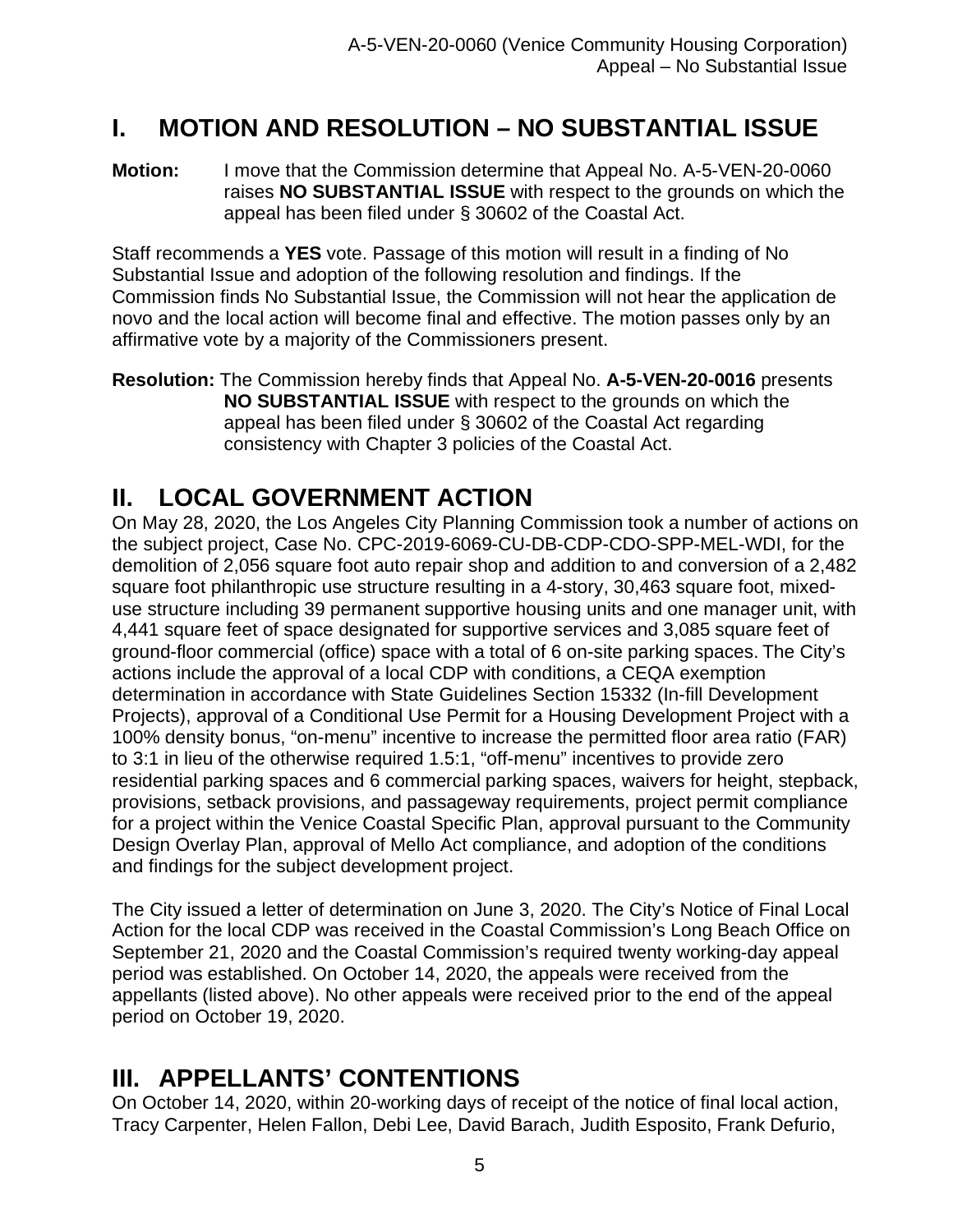Stephanie McCartney-Griffith, Matthew Satuloff, Brennan Lindner, Evangelina Castillo Greene, Andrea Boccaletti, Varsiann Amerian, Nikki Shallenberger, and Eric Donaldson filed an appeal of the City-approved CDP **[\(Exhibit 2\)](https://documents.coastal.ca.gov/reports/2020/12/th12a/th12a-12-2020-exhibits.pdf).**The appellants assert that the Cityapproved project is not consistent with the land use, height, parking, density, standards of the certified LUP and is not consistent with the character, mass, and scale of the surrounding area.

More specifically, with regard to the LUP's land use policies, the appellants contend that the project is predominately residential on a site designated for commercial uses. Furthermore, the appellants contend that the ground floor area should be excluded from benefiting from waivers and density bonuses because the ground floor uses would not be residential but would have commercial office space, providing services to both residents and non-residents of the site. The appellants also contend that the project raises safety issues and that the City failed to provide an analysis of the cumulative effects of the development on community character. In addition, the appellants contend that the City-approved 49-foot maximum building height is taller than the 25-foot height limit stipulated in the LUP and that the height increase is not justifiable because the ground floor is commercial space and is not part of the affordable housing component of the project. The appellants also contend that the applicant incorrectly states that there is a 19-story building 0.5 miles southwest of the project site and that the proposed project and does not protect community character.

The appellants contend that the project should include 132 parking spaces per the certified LUP and suggest that the 6 commercial automobile parking spaces and 0 residential automobile parking spaces included in the City-approved project raises a substantial issue as to whether this reduction of commercial and elimination of residential parking requirements is appropriate. Also, related to parking, the appellants state that it is unclear how large the proposed café/art gallery will be and that it will require more parking as it falls under the "restaurant" category. Additionally, the appellants assert that the applicants plan to use public parking as the loading dock for the project which will further degrade the neighborhood and further contribute to the scarcity of the parking in the surrounding neighborhood. Furthermore, the appellants contend that the increase in density above the standards set out in the certified LUP and the use of a 100% density bonus, which is larger than the LUP's allowable 25% density bonus, also raise a substantial issue with regard to the protection of community character. Also, the appellants state that the project is inconsistent with the step-back and setback provisions of the LUP. The appellants also contend that there is an overconcentration of affordable housing in Venice and this sets a dangerous, statewide precedent.

# <span id="page-5-0"></span>**IV. APPEAL PROCEDURES**

Section 30600(b) of the Coastal Act provides that prior to certification of its Local Coastal Program (LCP), a local jurisdiction may, with respect to development within its area of jurisdiction in the coastal zone and consistent with the provisions of Sections 30604, 30620 and 30620.5, establish procedures for the filing, processing, review, modification, approval or denial of a coastal development permit. Pursuant to this provision, the City of Los Angeles developed a permit program in 1978 to exercise its option to issue local CDPs. Sections 13301-13325 of Title 14 of the California Code of Regulations provide procedures for issuance and appeals of locally issued CDPs. Section 30602 of the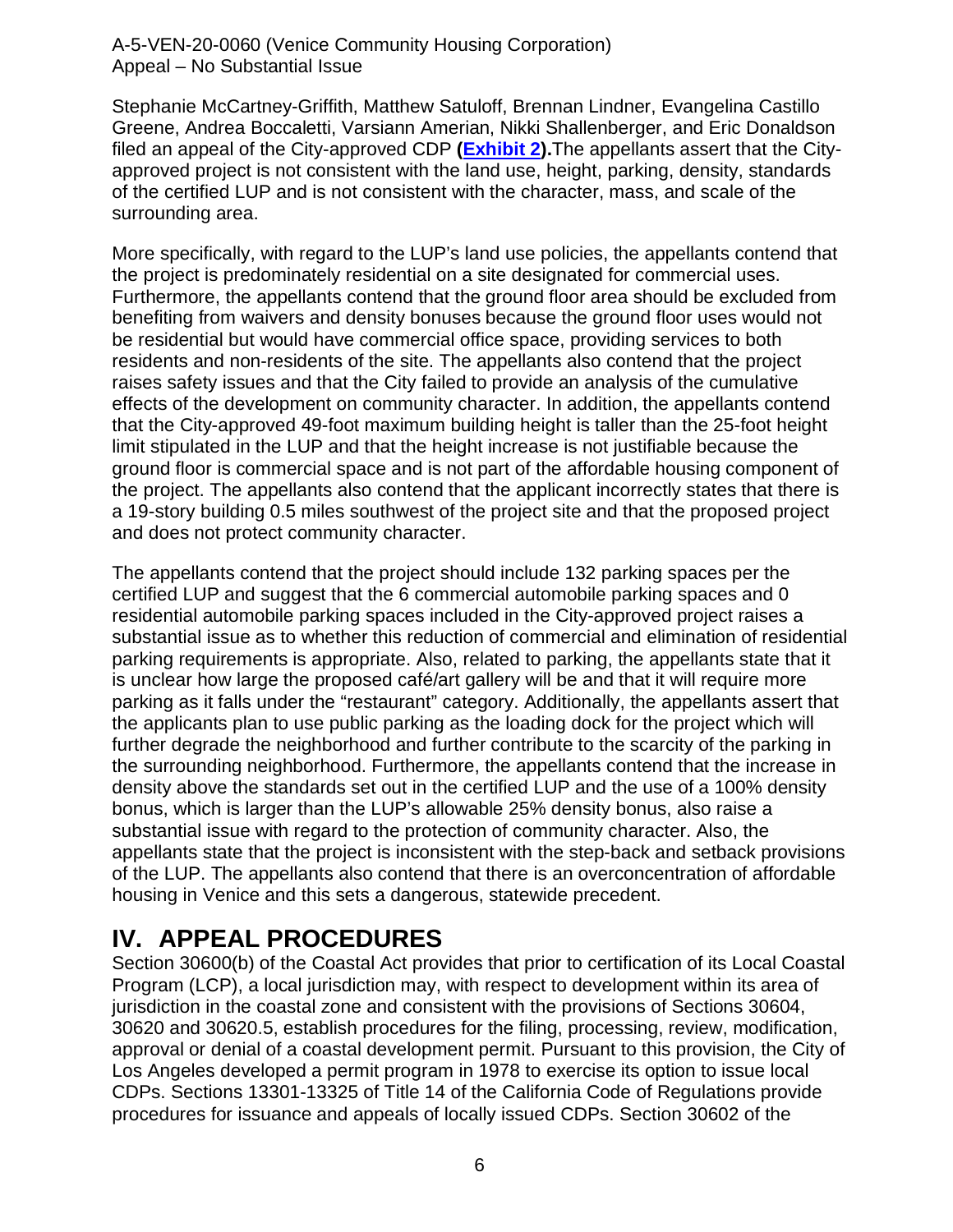Coastal Act allows any action by a local government on a CDP application evaluated under Section 30600(b) to be appealed to the Commission. The standard of review for such an appeal is the Chapter 3 policies of the Coastal Act. [Cal. Pub. Res. Code §§ 30200 and 30604.]

After a final local action on a local CDP application, the Coastal Commission must be noticed within five days of the decision. After receipt of such a notice which contains all the required information, a twenty working-day appeal period begins during which any person, including the applicants, the Executive Director, or any two members of the Commission, may appeal the local decision to the Coastal Commission. [Cal. Pub. Res. Code § 30602.] As provided under section 13318 of Title 14 of the California Code of Regulations, the appellant must conform to the procedures for filing an appeal as required under section 13111 of Title 14 of the California Code of Regulations, including the specific grounds for appeal and a summary of the significant question raised by the appeal.

The action currently before the Commission is to find whether there is a "substantial issue" or "no substantial issue" raised by the appeal of the local approval of the proposed project. Sections 30621 and 30625(b)(1) of the Coastal Act, and Section 13321 of the Commission's regulations, require a de novo hearing of the appealed project unless the Commission determines that no substantial issue exists as to the project's conformity with Chapter 3 of the Coastal Act.

Commission staff recommends a finding of **no substantial issue**. If the Commission decides that the appellants' contentions raise no substantial issue as to conformity with Chapter 3 of the Coastal Act, the action of the local government becomes final. Alternatively, if the Commission finds that a substantial issue exists with respect to the conformity of the action of the local government with the Chapter 3 policies of the Coastal Act, the Commission typically continues the public hearing to a later date in order to review the CDP as a de novo matter. [Cal. Pub. Res. Code §§ 30621 and 30625.] Section 13321 of the Coastal Commission regulations specifies that de novo actions will be heard according to the procedures outlined in Sections 13114 and 13057- 13096 of the Commission's regulations.

If there is no motion from the Commission to find no substantial issue, it will be presumed that the appeal raises a substantial issue and the Commission will schedule the de novo phase of the public hearing on the merits of the application at a subsequent Commission hearing. A de novo public hearing on the merits of the application uses the Chapter 3 policies of the Coastal Act. The Venice LUP, certified on June 14, 2001, is used as guidance. Sections 13110-13120 of Title 14 of the California Code of Regulations further explain the appeal hearing process.

If the Commission decides to hear arguments and vote on the substantial issue question, those who are qualified to testify at the hearing, as provided by Section 13117 of Title 14 of the California Code of Regulation, will have three minutes per side to address whether the appeal raises a substantial issue. The only persons qualified to testify before the Commission at the substantial issue portion of the appeal process are the applicants, persons who opposed the application before the local government (or their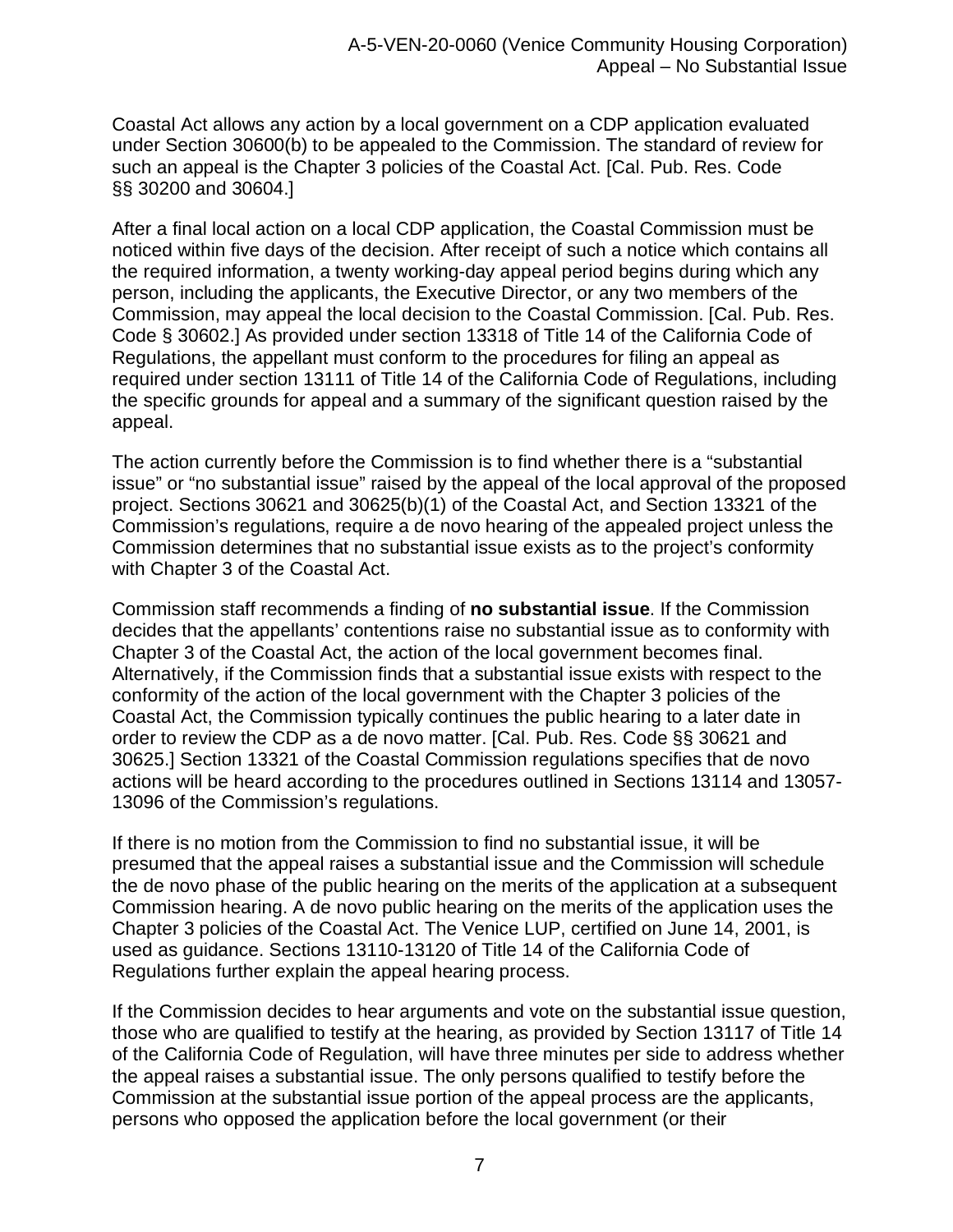representatives), and the local government. Testimony from other persons must be submitted in writing. The Commission will then vote on the substantial issue matter. It takes a majority of Commissioners present to find that the grounds for the appeal raise no substantial issue.

# <span id="page-7-0"></span>**V. SINGLE PERMIT JURISDICTION AREA**

Within the areas specified in Section 30601, which is known in the City of Los Angeles permit program as the Dual Permit Jurisdiction area, the Coastal Act requires that any development which receives a local CDP also obtain a second (or "dual") CDP from the Coastal Commission. For projects located inland of the areas identified in Section 30601 (i.e., projects in the Single Permit Jurisdiction), the City of Los Angeles local CDP is the only CDP required. The subject project site on appeal herein is located within the Single Permit Jurisdiction Area. The Commission's standard of review for the appeal is the Chapter 3 policies of the Coastal Act.

# <span id="page-7-1"></span>**VI. FINDINGS AND DECLARATIONS**

## <span id="page-7-2"></span>**A. PROJECT LOCATION AND DESCRIPTION**

The subject site is located adjacent to the inland coastal zone boundary, approximately 1.25 miles from Venice Beach in the Southeast subarea of Venice, City of Los Angeles. The subject site contains two adjacent lots totaling 15,986 square feet and is designated as General Commercial by the certified Venice LUP and zoned C2 by the Los Angeles Municipal Code **[\(Exhibit 1\)](https://documents.coastal.ca.gov/reports/2020/12/th12a/th12a-12-2020-exhibits.pdf)**. The developments immediately adjacent to the site include one and two-story commercial buildings and institutional buildings of varying architectural styles. Residential development is also located within approximately 150 feet of the subject development. There is no environmentally sensitive habitat area in the immediate project vicinity. There are two lots that comprise the project site and the lots currently contain a mix of philanthropic and commercial uses.

The City-approved project includes the demolition of a 2,056 square foot auto repair shop and addition to and conversion of a 2,482 square foot philanthropic use structure resulting in a 4-story, 49-foot high, 30,463 square foot, mixed-use structure including 39 permanent supportive housing units and one manager unit, with 4,441 square feet of space designated for supportive services and 3,085 sq. ft. of ground-floor commercial (office) space with a total of 6 on-site parking spaces **[\(Exhibit 3\)](https://documents.coastal.ca.gov/reports/2020/12/th12a/th12a-12-2020-exhibits.pdf).** Nineteen of the residential units are reserved for homeless youth (18-24 years old) at 30-60% Area Median Income (AMI), the other 20 residential units are reserved for homeless individuals at 30-60% AMI, and one residential unit is reserved for an on-site manager.

The applicant proposes to expand the current 2,482 square feet of existing Safe Place for Youth (SPY) office space used for programmatic services to 3,085 square feet of office for SPY. SPY is a non-profit partner that serves youth population through a continuum of care that includes street outreach, access center services, case management, health and wellness, and education and employment programs. The applicant contends that the office space was originally identified as philanthropic use given the work that SPY does and to stay consistent with the current Certificate of Occupancy; however, the Lincoln Boulevard Community Design Overlay, which is an uncertified City planning document and not a standard of review for a CDP, states that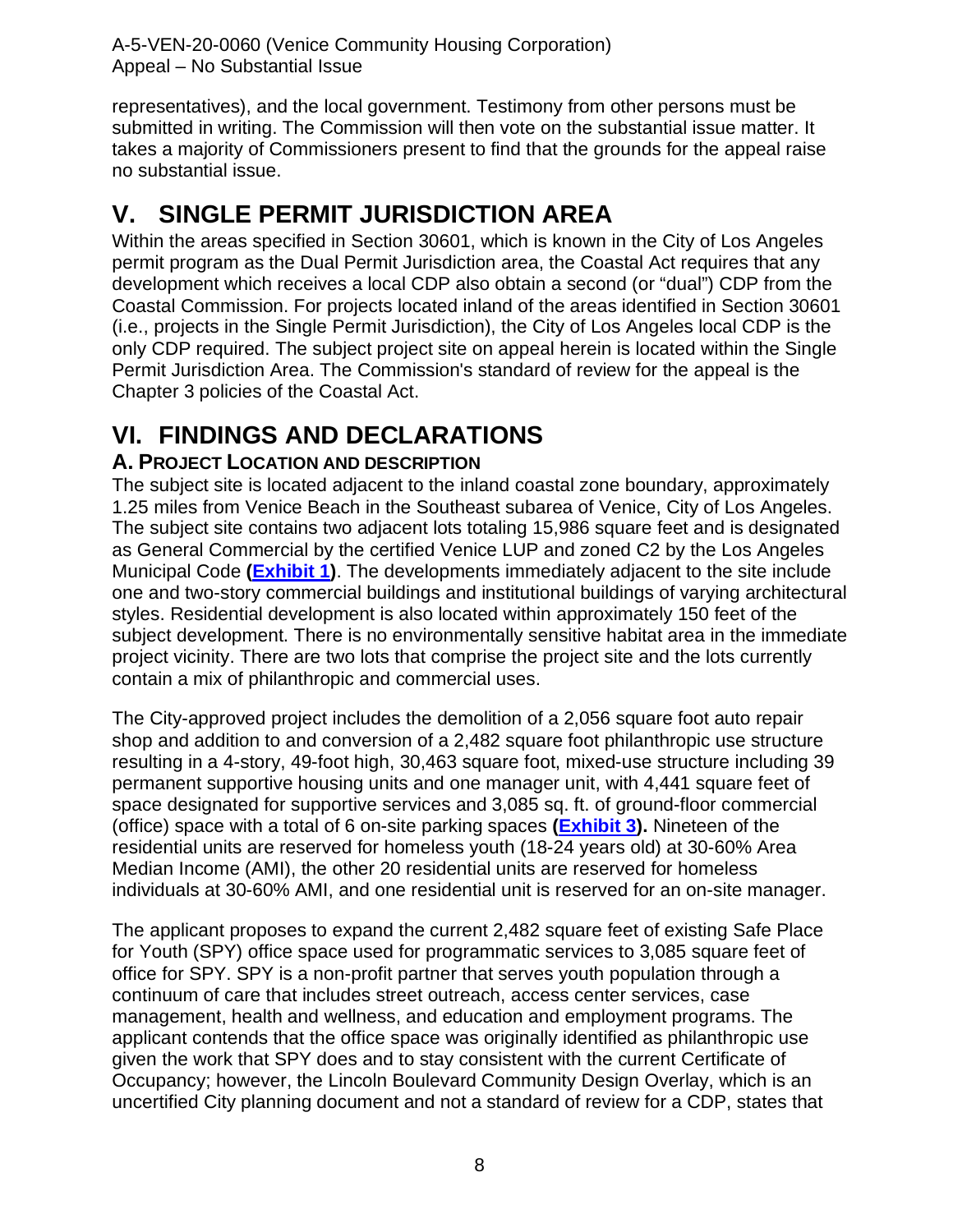the ground floor needs to have a commercial frontage for compliance purposes and therefore changed the use from philanthropic to commercial to satisfy this requirement.

In addition, the applicant proposes 4,441 square feet of supportive services for on-site residents that is required as part of the Permanent Supportive Housing project. The required on-site supportive services are considered an essential accessory function to the designated use of the building and are reserved to provide social services specifically for the residents. In this space, 3 full-time professional social service staff will have offices. Additional space is reserved for multiple service partners who provide comprehensive, integrated services and support for tenants. In addition, in earlier iterations of the project plans, there was a café/art gallery; however, this area was removed from the plans as the applicant contends that the space is actually a lunchroom or an office foyer for the staff working on-site. The proposal also contains open space, courtyards, landscaped areas, common space, laundry and trash facilities.

The proposed project also includes closing the existing driveway on Lincoln Boulevard, reconstructing the curb, gutter, and 10-foot wide sidewalk area, and improving the current 50-foot wide portion of the lot (2471 South Lincoln Boulevard) to a depth of 18 feet with a public plaza area providing landscaped and seating areas. All vehicle access will be provided from an existing 10-foot-wide driveway on Garfield Avenue, along the southeasterly portion of the site. Additionally, the removal of the driveway on Lincoln Boulevard can add 2 on-street public parking spaces. The proposed dedications and improvements will not result in a reduction in the number of existing vehicle travel lanes or reduce the number of on-street parking spaces and the street improvements will result in a new sidewalk area adjacent to Lincoln Boulevard.

The project proposes 6 parking spaces on the ground floor, located to the rear portion of the proposed structure. 20% of the on-site parking spaces are required to accommodate electric vehicle charging stations. There is no proposed parking for the residential units; however, the applicant states that the residents will receive a free public transit pass.

## <span id="page-8-0"></span>**B. FACTORS TO BE CONSIDERED IN SUBSTANTIAL ISSUE ANALYSIS**

When determining whether an appeal raises a "substantial issue," section 13115(b) of the Commission's regulations provide that the Commission may consider factors, including but not limited to:

- 1. The degree of factual and legal support for the local government's decision that the development is consistent or inconsistent with the relevant provisions of the Coastal Act;
- 2. The extent and scope of the development as approved or denied by the local government;
- 3. The significance of the coastal resources affected by the decision;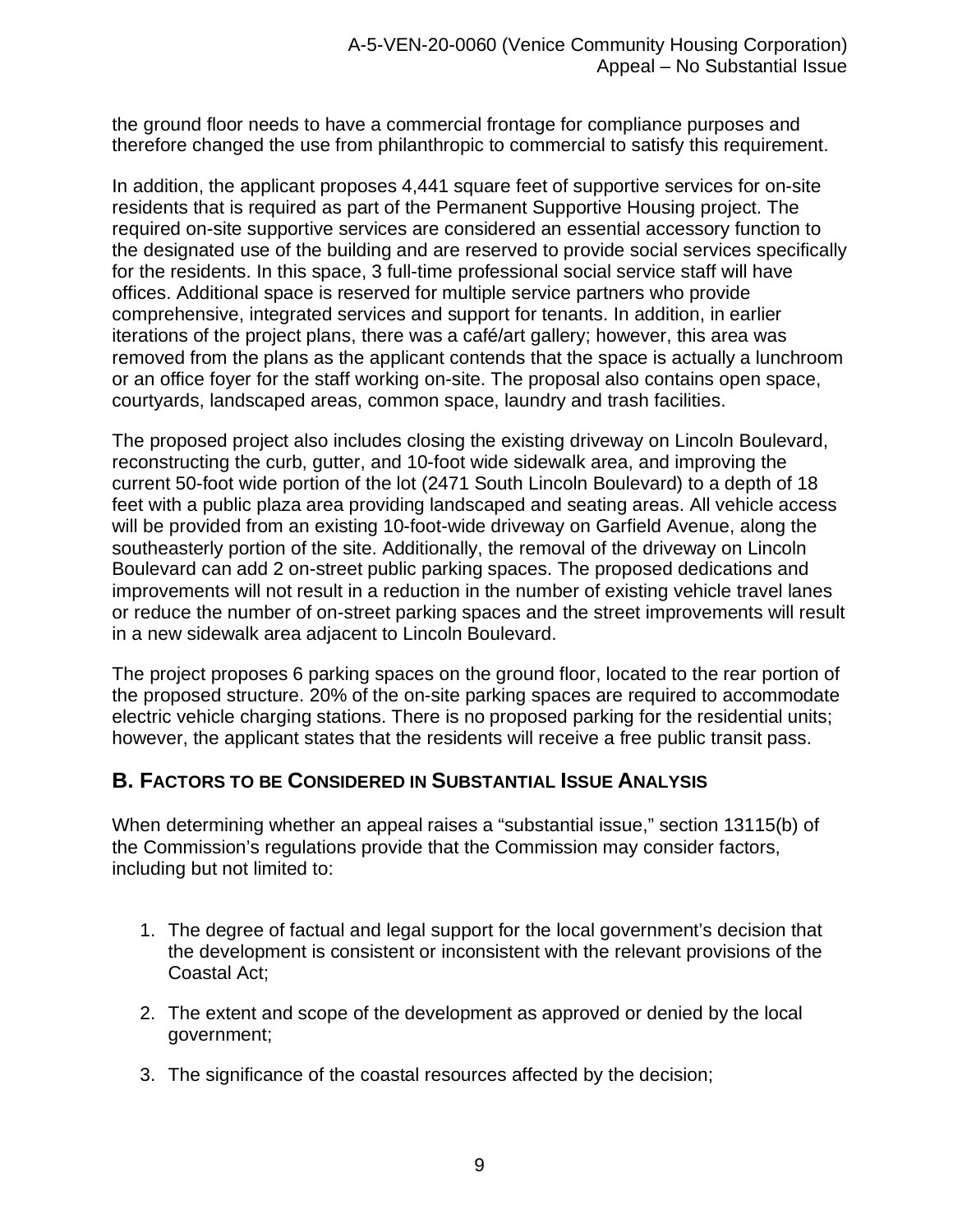- 4. The precedential value of the local government's decision for future interpretations if its LCP; and,
- 5. Whether the appeal raises local issues, or those of regional or statewide significance.

The Commission may, but need not, assign a particular weight to a factor.

Staff is recommending that the Commission find that **no substantial issue** exists with respect to whether the local government action conforms to the provisions of Chapter 3 of the Coastal Act for the reasons set forth below.

## <span id="page-9-0"></span>**C. SUBSTANTIAL ISSUE ANALYSIS**

As stated in Section IV of this report, the grounds for an appeal of a CDP issued by the local government prior to certification of its LCP are the Chapter 3 policies of the Coastal Act. Any local government CDP issued prior to certification of its LCP may be appealed to the Commission. The Commission shall hear an appeal unless it determines that no substantial issue exists as to conformity with Chapter 3 policies of the Coastal Act.

#### **Relevant Coastal Act Policies:**

Section 30210 of the Coastal Act states, in part:

…maximum access, which shall be conspicuously posted, and recreational opportunities shall be provided for all the people consistent with public safety needs and the need to protect public rights, and rights of private property owners, and natural resource areas from overuse.

Section 30250(a) of the Coastal Act states, in relevant part:

New residential, commercial, or industrial development, except as otherwise provided in this division, shall be located within, contiguous with, or in close proximity to, existing developed areas able to accommodate it or, where such areas are not able to accommodate it, in other areas with adequate public services and where it will not have significant adverse effects, either individually or cumulatively, on coastal resources.

Section 30251 of the Coastal Act states:

The scenic and visual qualities of coastal areas shall be considered and protected as a resource of public importance. Permitted development shall be sited and designed to protect views to and along the ocean and scenic coastal areas, to minimize the alteration of natural land forms, to be visually compatible with the character of surrounding areas, and, where feasible, to restore and enhance visual quality in visually degraded areas…

Section 30252 of the Coastal Act states:

The location and amount of new development should maintain and enhance public access to the coast by (1) facilitating the provision or extension of transit service,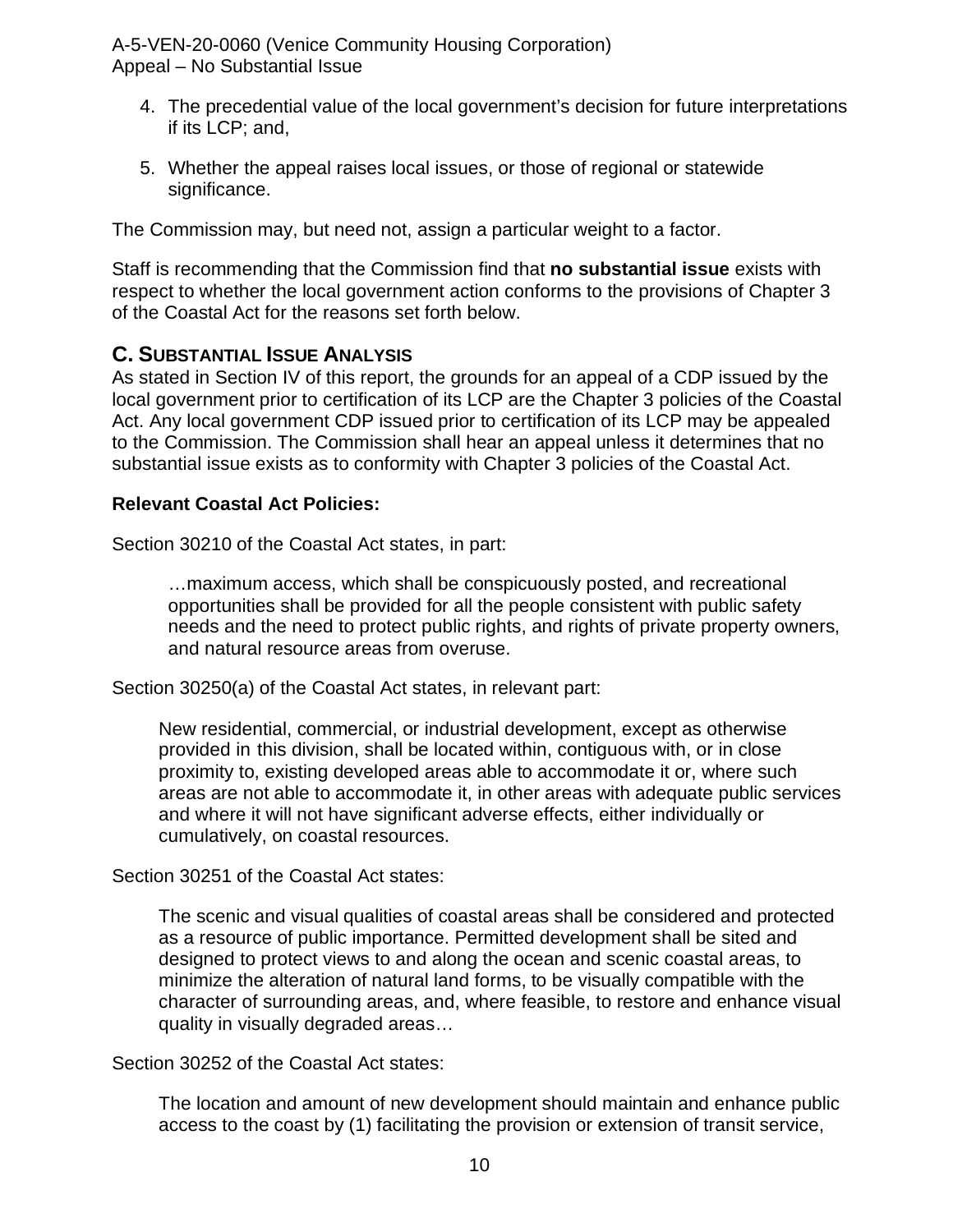(2) providing commercial facilities within or adjoining residential development or in other areas that will minimize the use of coastal access roads, (3) providing nonautomobile circulation within the development, (4) providing adequate parking facilities or providing substitute means of serving the development with public transportation, (5) assuring the potential for public transit for high intensity uses such as high-rise office buildings, and by (6) assuring that the recreational needs of new residents will not overload nearby coastal recreation areas by correlating the amount of development with local park acquisition and development plans with the provision of onsite recreational facilities to serve the new development.

Section 30253 of the Coastal Act states, in part:

New development shall...Minimize energy consumption and vehicle miles traveled...Where appropriate, protect special communities and neighborhoods that, because of their unique characteristics, are popular visitor destination points for recreational resources.

Section 30604 of the Coastal Act states, in part:

(g) The Legislature finds and declares that it is important for the commission to encourage the protection of existing and the provision of new affordable housing opportunities for persons of low and moderate income in the coastal zone.

(h) When acting on a coastal development permit, the issuing agency, or the commission on appeal, may consider environmental justice, or the equitable distribution of environmental benefits throughout the state.

#### **Relevant Venice LUP Policies**

Exhibit 3 (Summary of Venice Coastal Issues) of the Venice LUP states, in part:

Locating and Planning New Development

Residential Land Use and Development...

• Provision of very low, low, and moderate income housing for a crosssection of the population, including persons with special needs...

Policy I.A.8 Multi-Family Residential - Medium Density of the Venice LUP states, in part:

Height: Not to exceed 25 feet for buildings with flat roofs, or 30 feet for buildings with stepped back or varied rooflines. The portion that exceeds 25 feet in height shall be set back one horizontal foot from the required front yard for every foot in height above 25 feet. (See LUP Policy I.A.1 and LUP Height Exhibits 13-16)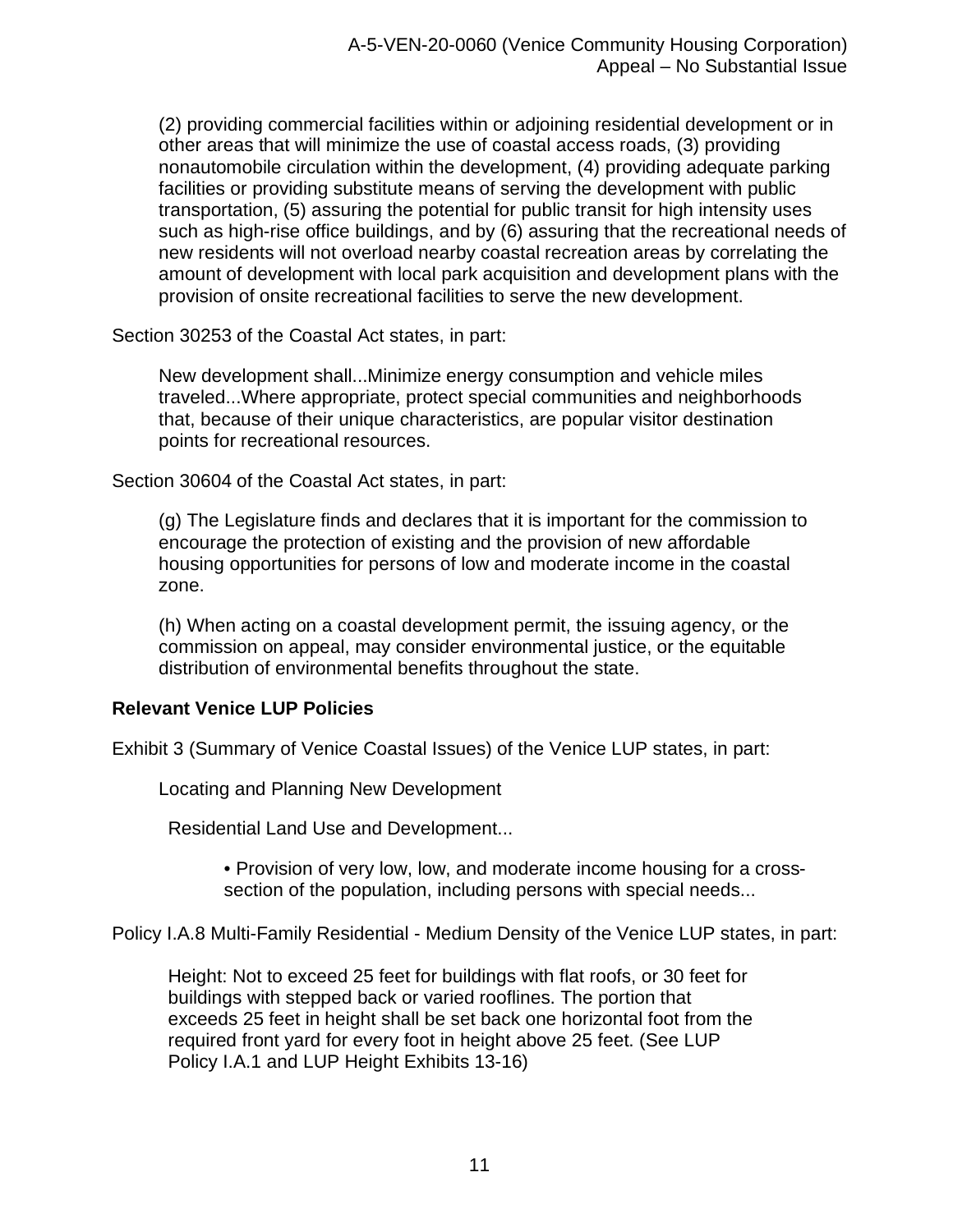Policy I.A.13 (Density Bonus Applications) of the Venice LUP states, in part:

... In order to encourage the provision of affordable housing units in the areas designated as "Multiple Family Residential" and in mixed-use developments, the City may grant incentives such as reduced parking, additional height or increased density consistent with Government Code Section 65915 provided that the affordable housing complies with the following:

- a. This is an incentive program that allows developers of any one of the types of residential projects described in Government Code Section 65915(b), and which complies with all standards set forth in Government Code Section 65915, to build no more than 25 percent more units than a property's zoning would ordinarily allow. In exchange for this density bonus, the owners must make the units affordable for 30 years if an incentive is utilized in addition to a density bonus specified in Government Code Section 65915(b) or for 10 years if a second incentive is not utilized.
- b. In accordance with Government Code Section 65915(f), the density bonus shall be calculated based on the otherwise maximum allowable residential density under the applicable zoning ordinance and land use element of the general plan. In the Coastal Zone, the otherwise maximum allowable residential density shall mean the maximum density determined by applying all site-specific environmental development constraints applicable under the coastal zoning ordinances and land use element certified by the Coastal Commission. The density bonus shall be applicable to housing development consisting of five or more units.
- c. In the coastal zone, any housing development approved pursuant to Government Code Section 65915 shall be consistent, to the maximum extent feasible and in a manner most protective of coastal resources, with all otherwise applicable certified local coastal program policies and development standards. If the City approves development with a density bonus, the City must find that the development, if it had been proposed without the 25 percent density increase, would have been fully consistent with the policies and development standards of the certified local coastal program. If the City determines that the means of accommodating the density increase proposed by the applicant do not have an adverse effect on coastal resources, the City shall require that the density increase be accommodated by those means. If, however, the City determines that the means for accommodating the density increase proposed by the applicant will have an adverse effect on coastal resources, before approving a 25 percent density increase, the City shall identify all feasible means of accommodating the 25 percent density increase and consider the effects of such means on coastal resources. The City shall require implementation of the means that are most protective of significant coastal resources.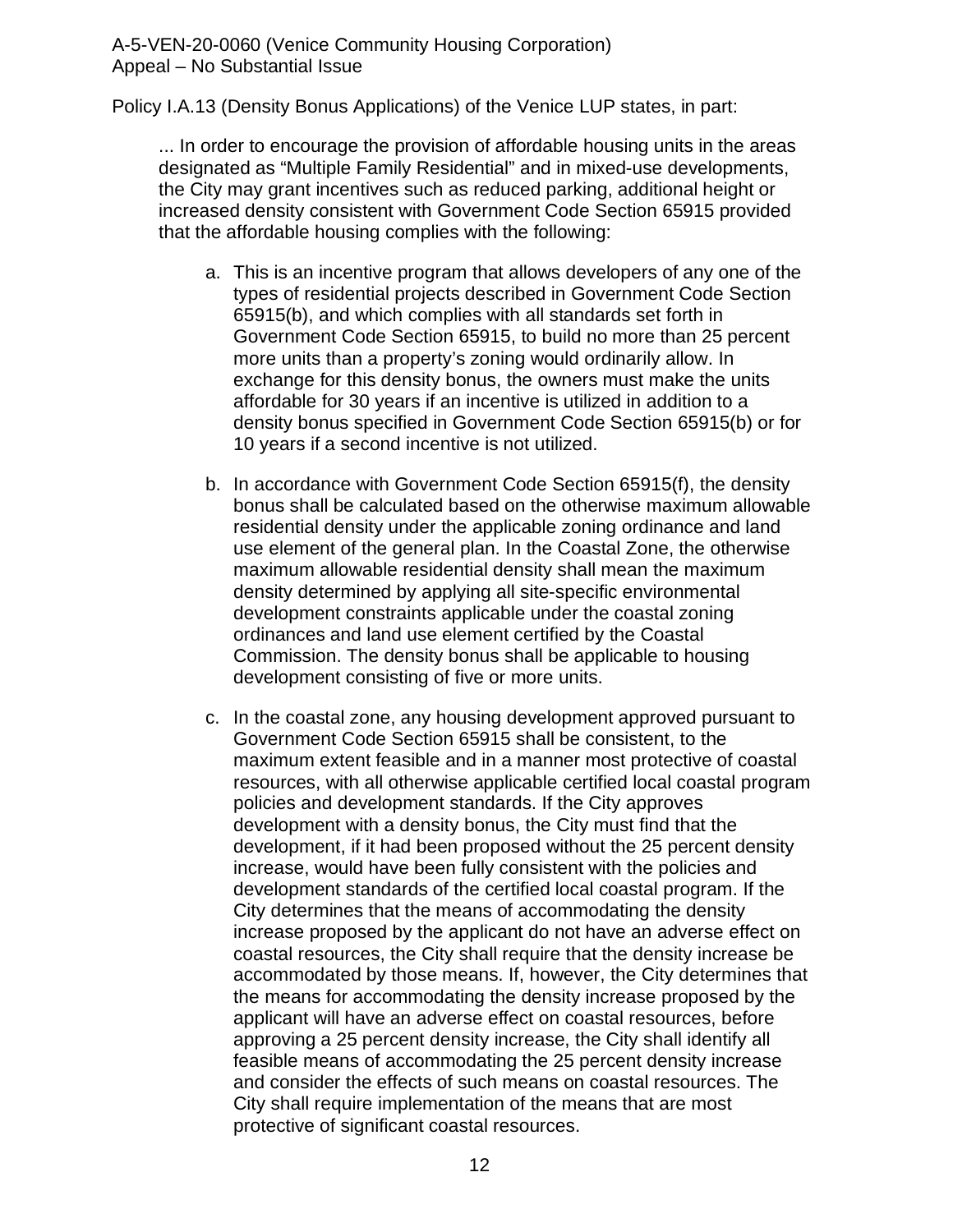- d. The City may prepare an LCP amendment for certification by the Commission for specific areas or subregions within the planning area where density bonuses in excess of 25 percent may be permitted based on a finding that no adverse impacts on coastal resources would result.
- e. In addition to a 25 percent density bonus, a qualifying housing development shall receive one of the incentives identified in Government Code Section 65915(h), unless it is found that the additional incentive is not required in order to provide for affordable housing costs or rents. If the City determines that the additional development incentive requested by an applicant pursuant to this section will not have any adverse effects on coastal resources, the City may grant the requested incentive. If the City determines that the requested incentive will have an adverse effect on coastal resources, the City shall consider all feasible alternative incentives and the effects of such incentives on coastal resources. The City may grant one or more of those incentives that do not have an adverse effect on coastal resources. If all feasible incentives would have an adverse effect on coastal resources, the City shall grant only that additional incentive which is most protective of significant coastal resources.
- f. For the purposes of this section, "coastal resources" means any resource which is afforded protection under the policies of Chapter 3 of the Coastal Act, California Public Resources Code section 30200 et seq., including but not limited to public access, marine and other aquatic resources, environmentally sensitive habitat, and the visual quality of coastal areas.

Policy I.A.14 (Parking Requirements for Affordable Housing) of the Venice LUP states, in part:

Reduced parking is permitted for low income units only if: a) the project is consistent with LUP policy I.A.13 [Density Bonus Applications]; and b) it is demonstrated that the prospective occupants of the project will have a reduced demand for parking. However, if a unit changes its status from low or lowmoderate income to market rate unit, parking should be provided for market rate units according to the parking standards listed in LUP Policies II.A.3 and II.A.4.

Policy I.B.2 Mixed-Use Development of the Venice LUP states, in part:

Mixed-use residential-commercial development shall be encouraged in all areas designated on the Land Use Policy Map for commercial use. Residential density in commercial land use designations shall not exceed one unit per 800-1200 square feet of lot area… The design of mixed-use development is intended to help mitigate the impact of the traffic generated by the development on coastal access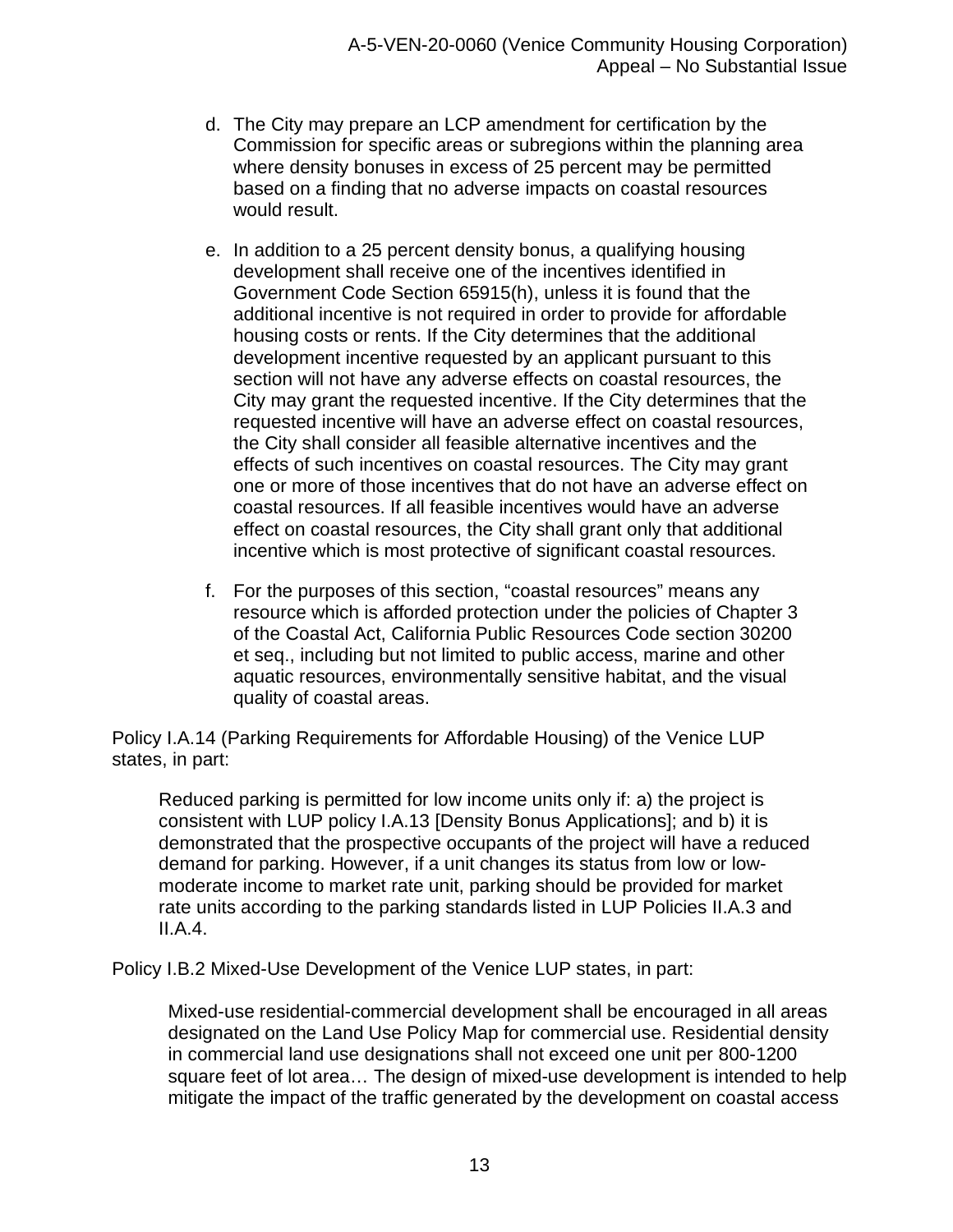> roads and reduce parking demand by reducing the need for automobile use by residents and encouraging pedestrian activity…

Policy I.B.4 (General Commercial Land Use) of the Venice LUP states, in part:

This land use designation is intended to maintain the uses, density, and character of existing low intensity commercial areas. Neighborhood commercial facilities shall also be encouraged within designated General Commercial corridors which are adjacent to residential neighborhoods. This designation primarily occurs at the intersections of major and secondary streets, or as low rise, low density linear "strip" development along major and secondary streets, and includes areas identified as "Mixed-Use Boulevards". Land designated for General Commercial in the Venice Coastal Zone is shown on Exhibits 9 through 12.

Policy II.B.1 (Public Transportation) of the Venice LUP states, in part:

It is necessary to maintain existing and develop new public transportation facilities to facilitate coastal access in Venice...

Policy II.C.9 (Alley Access and Improvements) of the Venice LUP states, in part:

...New development shall incorporate any improvements necessary to upgrade or retain alleys to current standards and to enhance public safety.

Policy I.E.1 (Preservation of Venice as a Special Coastal Community, General) of the Venice LUP states:

Venice's unique social and architectural diversity should be protected as a Special Coastal Community pursuant to Chapter 3 of the California Coastal Act of 1976.

Parking Requirement Table of the Venice LUP states, in part:

| Multiple dwelling and duplex on lots<br>40 feet or more in width, or 35 feet or<br>more in width if adjacent to an alley | 2 spaces for each dwelling unit; plus<br>a minimum of 1 (one) guest parking<br>space for each 4 (four) or fewer units<br>(i.e. 2.25 spaces per unit; always<br>round-up to highest whole number of<br>spaces) |
|--------------------------------------------------------------------------------------------------------------------------|---------------------------------------------------------------------------------------------------------------------------------------------------------------------------------------------------------------|
| General Office and other Business,<br>Technical Service, Administrative or<br><b>Professional Offices</b>                | 1 space for each 250 square feet of<br>floor area.                                                                                                                                                            |

Chapter 3 of the Coastal Act is the standard of review for the substantial issue determination; however, the certified Venice LUP policies provide guidance and may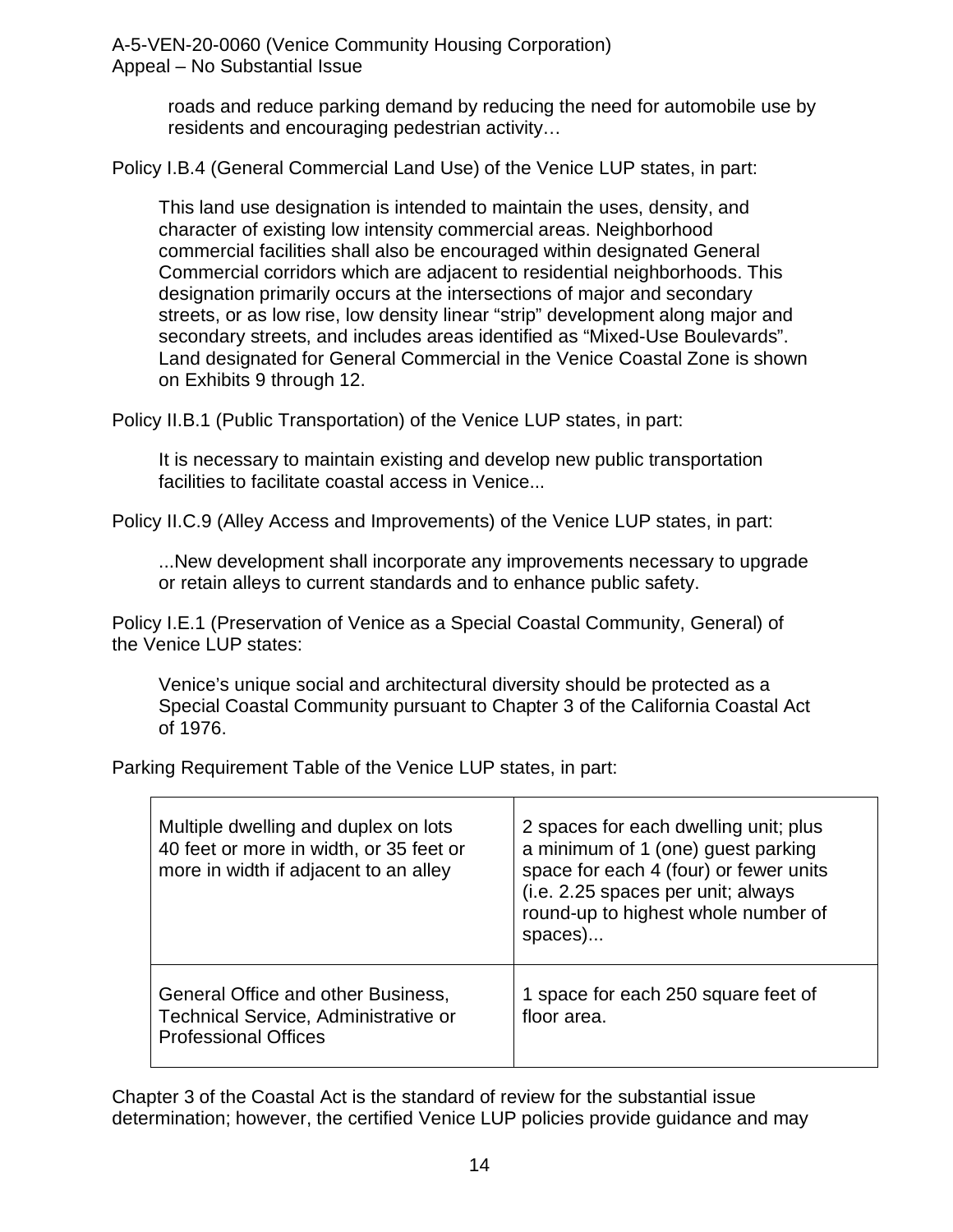be used by the Commission to evaluate a project's consistency with Chapter 3. In this case, the appellants contend that the City-approved project is not consistent with visual resources policies of Chapter 3 of the Coastal Act or with the land use, height, parking, density and community character standards of the certified LUP.

Section 30251 of the Coastal Act protects public views to and along the coast and requires permitted development be sited and designed to be visually compatible with the character of surrounding areas. The Venice LUP includes standards for building height, development setbacks, roofline stepbacks, floor area ratio, and density, which may be used as guidance in analyzing new development for compatibility with existing development in Venice. The appellants contend that the project is not consistent with the Venice LUP and, thus, raises a substantial issue with regard to the City's findings of conformity with Chapter 3 of the Coastal Act.

The project site is located in an area designated General Commercial. This land use designation is intended to maintain the uses, density, and character of existing low intensity commercial areas. Thus, the subject project, with a mix of residential development and commercial development, will maintain its commercial use and will provide social programs and services for the residents, is allowed under the certified Venice LUP. Section 30250 of the Coastal Act requires new development be sited in existing developed areas able to accommodate it. In this case, the project is located in a developed mixed-use area able to accommodate residential and commercial uses and is consistent with the Chapter 3 policies of the Coastal Act, including Section 30250.

## **Project Density**

The appellants contend that the City-approved residential density at the project site is inconsistent with the certified LUP. Policy I.B.2 of the Venice LUP states that the allowable residential density for commercial land use designations is one unit per 800-1200 square feet of lot area. Therefore, the allowable density on-site per the LUP standards is between 14 and 20 units.

With respect to density, the City calculated the allowable base density for the subject site to be 20 units and the City-approved project includes 40 residential units. In order to approve the exceedance of allowable units on site, the City approved a 100% density bonus (20 units in excess of the normally allowed 20 units) for the affordable housing project. In approving the larger density bonus, the City found that this exception is consistent with the similar State Law allowing for such bonuses; however, that law does not constitute a standard of review for coastal development permits. While the State Density Bonus Law, referenced in the certified LUP, "shall be interpreted liberally in favor of producing the maximum number of total housing units" [Government Code Section 65915(r)] and LUP Policy I.A.13 allows for and encourages the provision of affordable housing through density bonuses to address the issue of limited affordable housing in Venice as listed in the LUP's Summary of Issues, the policy limits the density bonus to a maximum of 25% more units than the property's zoning would normally allow, which amounts to 25 units, not 40 units. Thus, as approved by the City, the proposed project is not fully consistent with this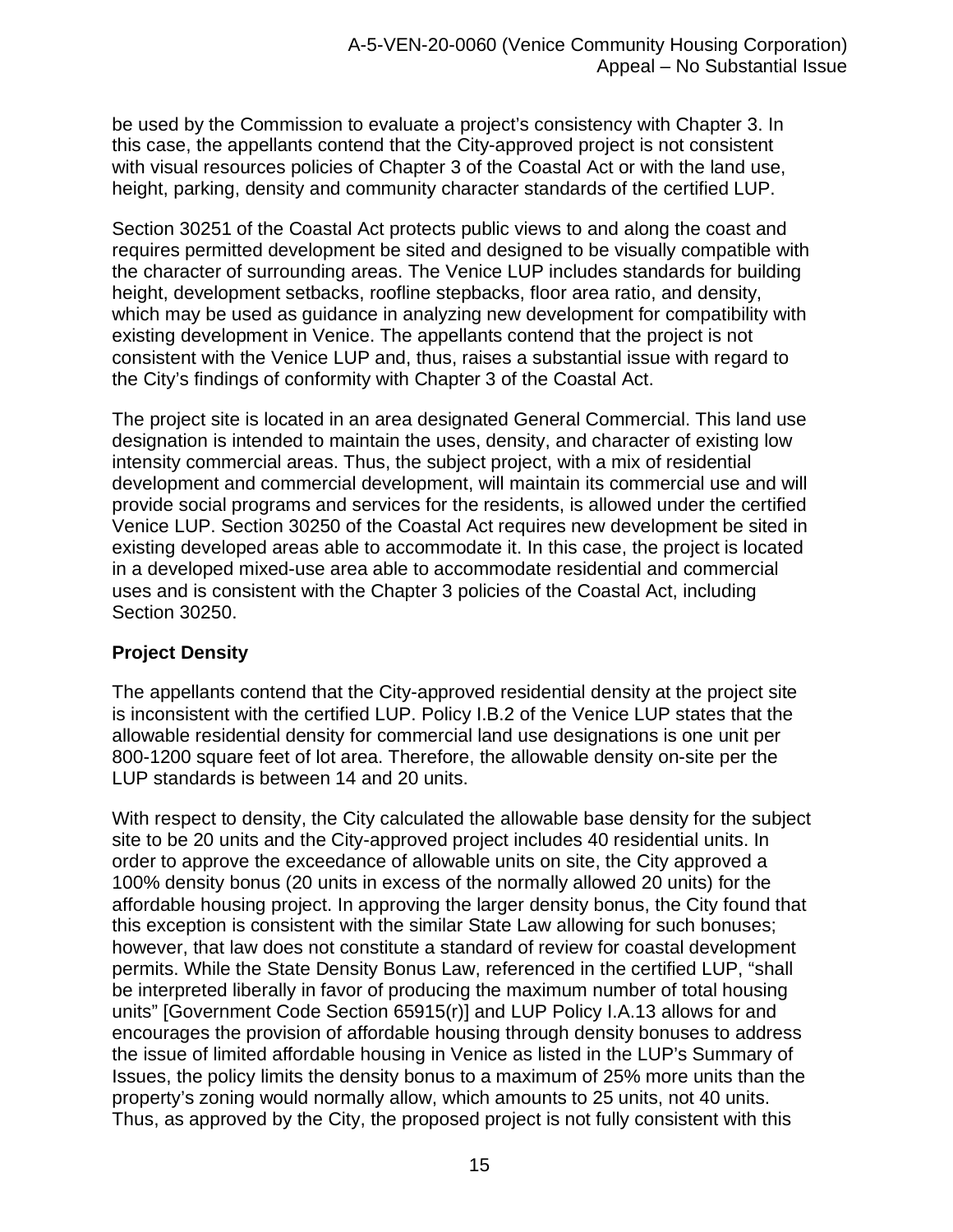provision of the LUP because it allows for a greater density bonus on site than allowed by Policy I.A.13. However, the certified LUP policies related to density limits are intended to further Chapter 3 policies, which are the standard of review. Pursuant to Section 30210 which requires that "maximum access...be provided for all people," the proposed project provides permanent supportive housing units for those who would otherwise be unhoused, thereby maximizing public access for all through new development.

In this case, the City-approved project provides new, supportive affordable housing located in an urbanized area (1.25 miles from the beach) within a commercial corridor, and adjacent to institutional, commercial, and residential uses. As discussed below, the project will not adversely impact community character, coastal access, coastal views, or any other coastal resources; and is consistent with the applicable Chapter 3 policies of the Coastal Act. In addition, the project, as approved and conditioned by the City, is consistent with the general intent of Policy I.A.13 of the Venice LUP and Section 30604(g) of the Coastal Act to encourage the provision of affordable housing as it provides permanent supportive housing units to transitional youth and individuals. Furthermore, the subject development furthers environmental justice for communities with greater barriers to access in the coastal zone, particularly due to a lack of affordable housing, through the creation of affordable housing for homeless youths, individuals, and families consistent with Section 30604(h) of the Coastal Act, which provides that the Commission may consider environmental justice when acting on coastal development permits on appeal.

## **Visual Resources and Community Character**

Section 30251 of the Coastal Act requires that "development be sited and designed to protect[s] views to and along the ocean and scenic coastal areas" and "to be visually compatible with the character of surrounding areas." Additionally, Section 30253 requires new development "where appropriate, [to] protect special communities that, because of their unique characteristics, are popular visitor destination points for recreational uses." While Venice, as a whole, is considered a special community that is a popular visitor destination area, the project site is located in an area at the inland extent of the coastal zone, adjacent to larger commercial developments and Lincoln Boulevard/State Highway 1 (a busy commuter street). There are no views to or along the ocean at this location.

In terms of the project's visual compatibility with the surrounding area, along with the density bonus, the City granted more than one incentive consistent with Policy I.A.13 of the Venice LUP and Government Code Section 65915. The allowed extra incentives are explicitly referenced by Venice LUP Policy I.A.13. The appellants contend that these density bonus incentives resulted in a project that is not visually compatible with the character of the surrounding area and that there is an overconcentration of affordable housing and services projects in Venice which "sets a dangerous, statewide precedent…"

Developments in the Southeast subarea of Venice, where the subject site is located, are allowed to have a maximum height of 25 feet for buildings with flat roofs (which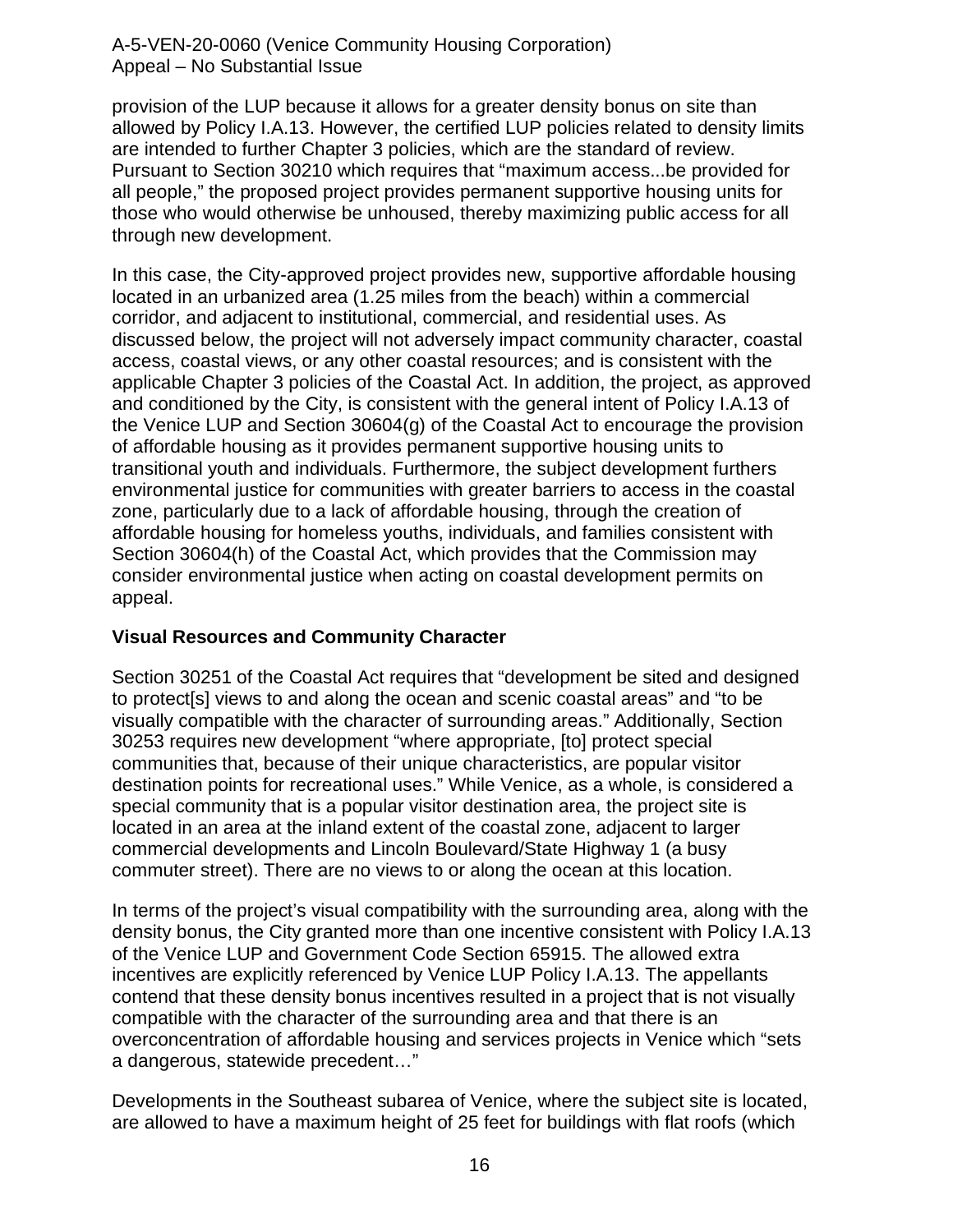is the case here) pursuant to Policy I.A.8 of the certified LUP. The requirement, per the certified LUP, states that there should be a stepback of one foot for every increase height above 25 feet, to a maximum height of 30 feet. Applying a density bonus incentive, the City approved the subject project with a maximum height of 49 feet, which includes the additional affordable residential units on the third and fourth floors, consistent with LUP Policy I.A.13. The residential levels are proposed to be setback 7 feet from Lincoln Boulevard (instead of 14 feet) and along the sides and rear of the property. The ground level currently has a zero-foot setback on Lincoln Boulevard. The City waived setback standards using another density bonus incentive, consistent with LUP Policy I.A.13 to maintain a zero-foot setback with a depth of 18 feet to allow a public plaza area. The City found that compliance with the setback requirements is consistent with the community character of the area and would not have any impacts on coastal resources. For example, there are numerous structures with reduced setbacks located within a close distance to the subject site. Specifically, 2457 South Lincoln is a commercial building which has a setback of zero feet (located approximately 60 feet from the project site). The developments at 2485-2487 South Lincoln also have a zero-foot setback (located 150 feet from the project site). At 2417 South Lincoln, there is another commercial building, which has a zero-foot setback (located approximately 400 feet from the site).

The project is located approximately 1.25 miles from the beach and is adjacent to Lincoln Boulevard, which is the boundary of the coastal zone in this location and is a busy commuter thoroughfare lined with commercial development. The project site is surrounded by 1-story and 2-story residential, commercial and institutional uses such as retail, motels, restaurants, schools, churches, and single- and multi-family residential. As previously mentioned, the City found that the waiver of development standards for height was appropriate to accommodate the affordable housing project. In this case, the City compared the project to a number of other structures on Lincoln Boulevard. The City's findings state that the structures on Lincoln Boulevard are characterized by a mix of commercial structures ranging from one to four stories in height (up to 45 feet in height), proximate to the subject site, and structures up to 19 stories approximately 0.5 miles southwest of the site. In addition, the City's findings state that the commercial properties on Lincoln Boulevard are subject to the limitations of Height District 1, which does not designate a maximum height limit; however, the subject site and properties south of Lincoln Boulevard are limited to a maximum height of 25 feet for flat roofs and 30 feet for structures with varied (slope greater than 2:12) rooflines and that the properties along the north side of Lincoln Boulevard are not subject to a height limitation. While the project is relatively large in scale (49-feet high), it is sited in an area of the City with other large-scale developments and is designed to reduce the project's mass while also providing 39 affordable units on site. Additionally, the building will provide approximately 4,638 square feet of usable open space including: a 962 square-foot public plaza on the ground level, a 1,381 square foot central courtyard on the second floor, and 2,295 square feet of open space areas with a deck and rooftop gardens on the fourth floor. The appellants' contentions relating to the height and setback requirements of the subject development do not rise to the level of substantial issue because the development is not inconsistent with other commercial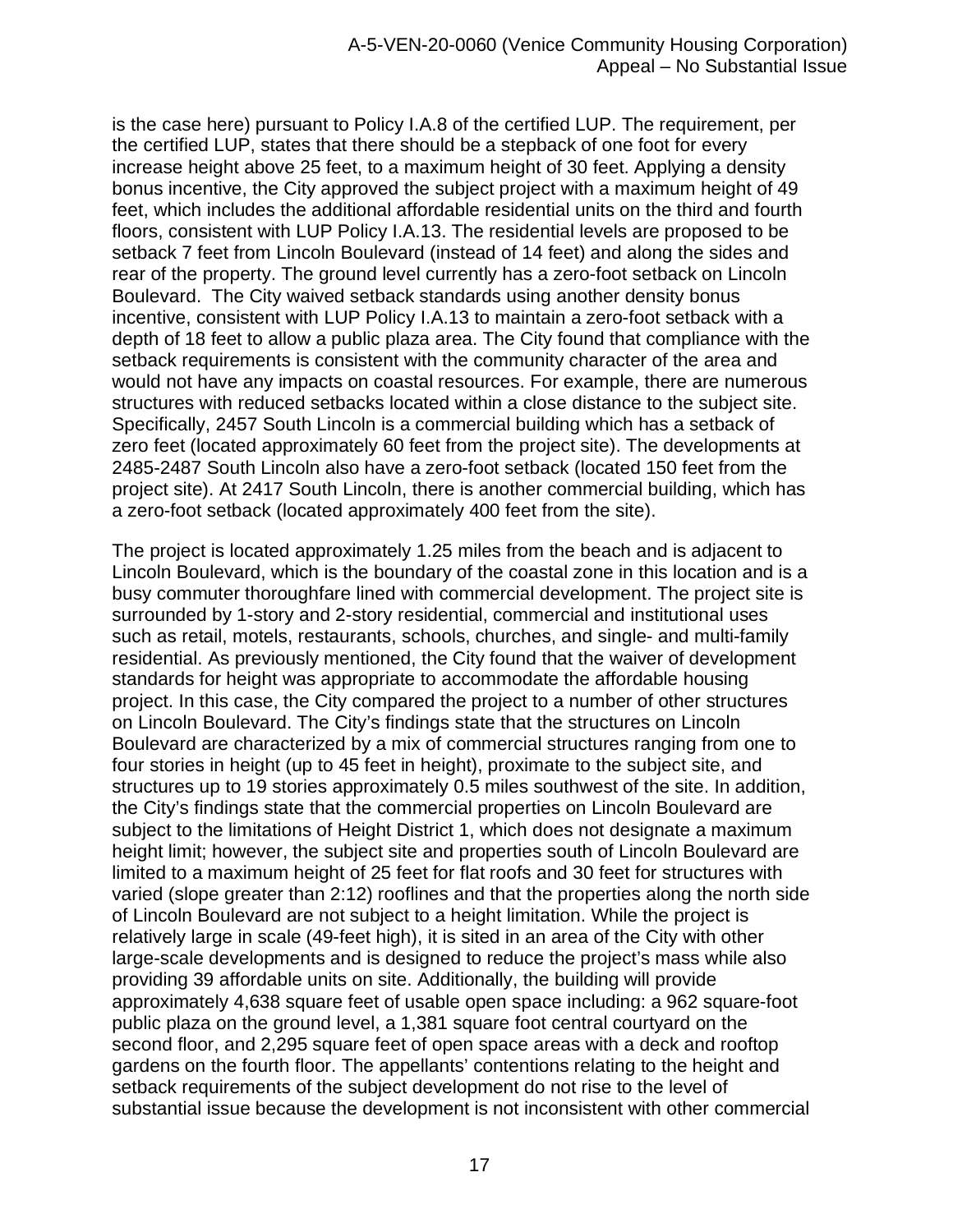and residential development in the area and does not affect views to and along the ocean.

Similarly, the appellants contend that the City did not include an analysis of cumulative effects on community character and that the incremental effects of past, current and future projects need to be considered. Further, the appellants state that the height of the project raises a substantial issue as to conformity with the LUP standards that protect community character. With regard to the project's cumulative impacts on visual resources and community character in Venice, the City's approval is unlikely to set a precedent for future development that would allow 100% affordable housing projects to avoid Coastal Act requirements, or to have cumulative impacts on coastal resources, because Venice is built-out with a limited number of large parcels that could support similar projects. In this case, the applicant already owns the properties where the subject affordable housing development is proposed, which is unusual. In cases where affordable housing developers do not already own a large parcel in a mixed-use area or cannot obtain such a parcel at a discount, it may not be feasible to develop affordable housing. In addition, the City of Los Angeles has a Comprehensive Homeless Strategy (adopted by the City Council on February 9, 2016) that encourages the development of affordable housing throughout the City and County, not only Venice. However, it should be noted that this strategy is not certified by the Commission. Thus, while the City approved structure is larger than other buildings in the area as a result of the use of density bonus incentives consistent with LUP Policy I.A.13, the City's policy is to try to develop affordable housing throughout the City and County and there is no evidence that this project is part of a concerted City plan to locate affordable housing developments in the project vicinity in a way that would significantly affect the character of the surrounding area, nor that it is part of a trend in development in this area of Venice that will cumulatively affect community character even though this project has been found consistent with the Coastal Act. Therefore, the Commission finds that the City-approved supportive affordable housing development does not set precedent for large mixed-use developments in Venice and will not result in cumulative impacts to community character or visual resources.

Furthermore, Policy I.E.2 of the Venice LUP acknowledges Venice's social and architectural diversity as a coastal resource that should be protected as an element that characterizes the popular visitor destination. In this case, the project, as approved and conditioned by the City, protects Venice's social diversity through the creation of affordable housing. While the project's maximum height exceeds the LUP standard for the Southeast area, the project is located near a number of larger-scale commercial and institutional developments, and the City-approved project height and setback (approved through the use of density bonus incentives consistent with Policy I.A.13) do not adversely impact community character and visual resources. In addition, cumulatively and as described in more detail in the following section, the development of affordable housing in the coastal zone is consistent with the public access policies of the Coastal Act.

As explained above, the LUP contains building standards relating to building height, development setback, roofline stepbacks, floor area ratio, and density that are intended to protect the character of Venice and visual resources, consistent with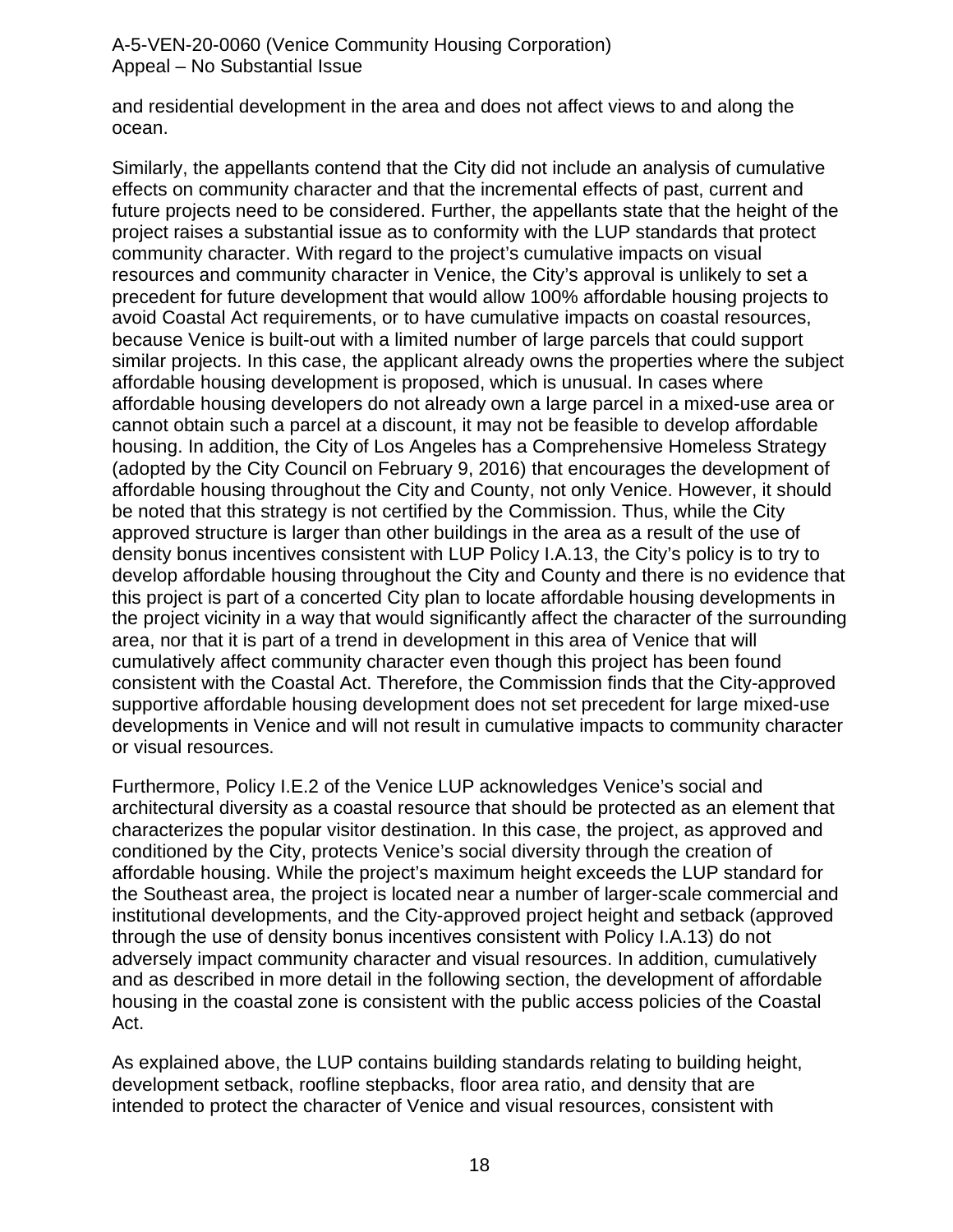Section 30251 and 30253 of the Coastal Act. The City-approved development is consistent with the LUP's standards relating to the protection of visual resources and community character. Thus, as approved and conditioned by the City, the project is consistent with the Chapter 3 policies of the Coastal Act.

## **Public Access and Parking**

The appellants also raise concerns about the City-approved reduction in required parking, stating that parking in this area is limited; that mass transit has decreased and cannot be relied upon; and that public parking should not be used as a loading dock for the project. Section 30252 of the Coastal Act requires new development to maintain public access to the coast by providing adequate parking facilities or providing substitute means of serving the development with public transportation. In a recent study conducted by Fehr & Peers in April 20, 2017, 42 affordable housing sites within the City of Los Angeles were surveyed for vehicle trip generation and parking.[1](#page-18-0) The results indicate that parking utilization ratios are less than the ratios required in the certified LUP. The study indicated that permanent supportive affordable housing created a demand between 0.2 and 0.48 spaces per unit. Additionally, in March 2019, Crain and Associates produced a report on the effects of a 100% affordable housing project and transit availability on personal vehicle ownership and parking demand. That study concluded that substantial evidence and academic research support reduced car ownership and parking utilization by lower income households and housing in close proximity to public transit[.2](#page-18-1)

The LUP's parking standards would normally require 103 parking spaces for the proposed development (80 spaces for 40 residential units, 10 spaces for guest parking, and 13 spaces for the proposed 3,085 sq. ft. of commercial/office use). [3](#page-18-2) However, Policy I.A.14 of the certified LUP also allows for the normally required parking requirements to be reduced for affordable housing. In terms of regional public transit, the project site is located approximately 100 feet east of a bus stop that is served by the 3 bus line which connects Santa Monica to LAX. The project site is also located approximately 450 feet from a bus stop served by the CC2 Culver City bus which connects inland Venice to Inglewood. The project also provides affordable supportive housing for a minimum of 55 years from the issuance of the Certificate of Occupancy, which, as demonstrated by the referenced studies, generates a significantly lower demand for parking then a market rate residential development. As stated in Policy I. B. 2 of the certified LUP, the design of mixed-use development is intended to help mitigate the impact of the traffic generated by the development on coastal access roads and reduce parking demand by reducing the

<span id="page-18-0"></span><sup>1</sup> Fehr & Peers, Task 2.1A Local Affordable Housing Trip Generation Study (April 20, 2017)

<span id="page-18-1"></span><sup>2</sup> Crain & Associates, Low-Income Restriction and Transit Availability Effects on Personal Vehicle Ownership and Parking Demand (March 12, 2019)

<span id="page-18-2"></span><sup>3</sup> Venice Certified LUP Parking Calculations: 2 parking spaces x40 residential units=80 parking spaces; 0.25 parking spaces x40 residential units=10 parking spaces; 1 space per 250 sq. ft. so 3,085/250=13 parking spaces. Total=103 parking spaces. The 4,441 sq. ft. of supportive services was not factored into the parking calculations as the use of this space is for the use of residents only, as required by California Government Code Section 65651, and is considered accessory to the residential use, and should not subject the project to any additional requirements.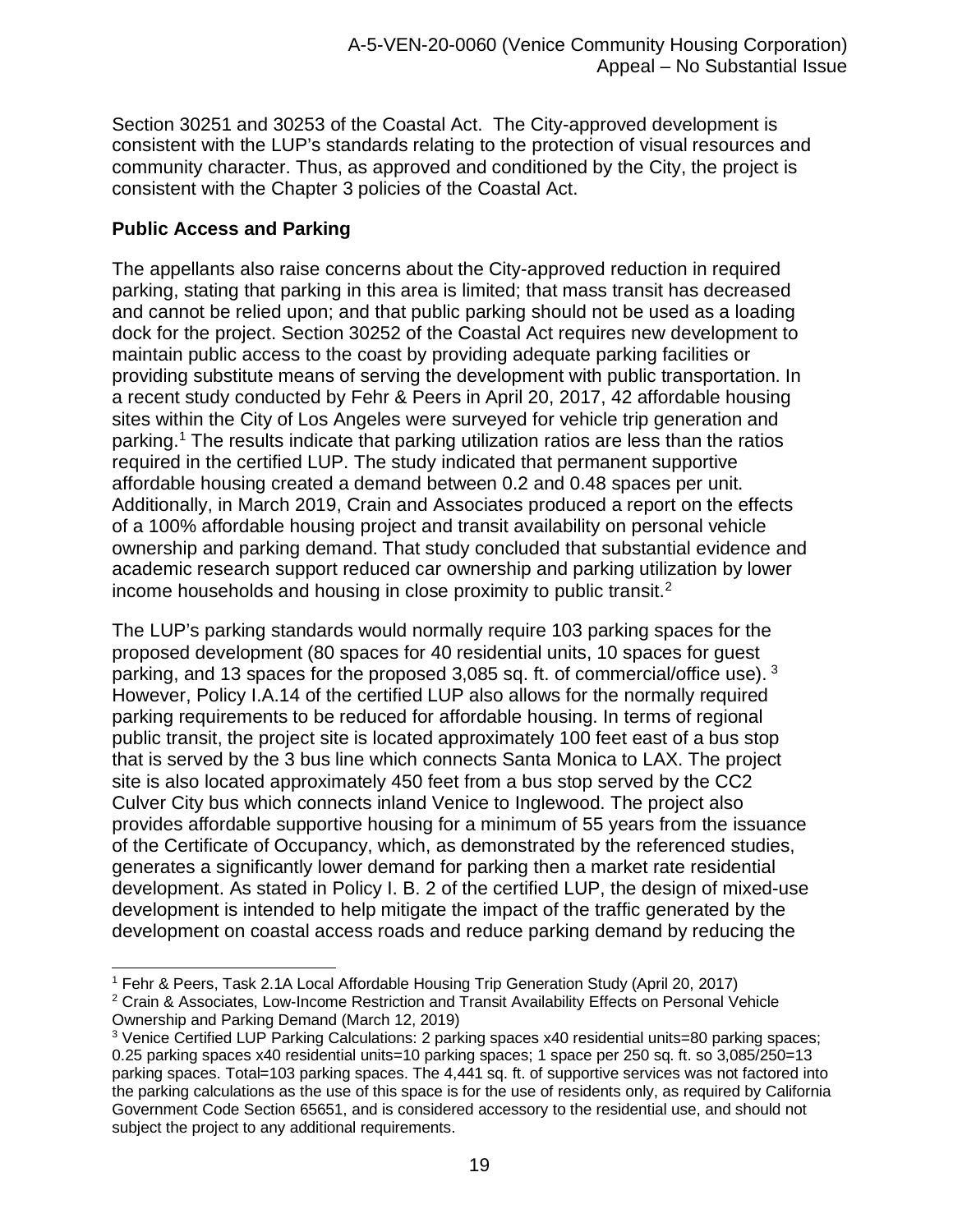need for automobile use by residents and encouraging pedestrian activity. The applicant has also stated that residents will receive a free transit pass. Additionally, the City's findings state that bicycle parking shall be provided on-site consistent with the City code and that there will 42 bicycle parking spaces on-site which will be accessible to the residents and employees. The City's findings state that the project meets the definition of Qualified Permanent Housing and satisfies requirements outlined in LAMC Section 14.00 A.13 and pursuant to Section 14.00 A. 13(d)(2)(i), no parking spaces are required for dwelling units set aside for the Target Population (in this case, chronically homeless individuals).The City states that the proposed zero residential parking spaces is consistent with the policies for affordable housing and reduced parking of the certified LUP. Thus, pursuant to the certified LUP policies mentioned above, the availability of bicycle parking spaces on site and free transit passes for residents, it is appropriate to apply a reduced parking ratio for the proposed development.

The City-approved project provides 6 on-site parking spaces and 42 bicycle parking spaces. The City determined that 6 parking spaces were appropriate for proposed 3,085 square foot of office use. The City calculated the parking requirement by using 1 parking space per 250 square feet of commercial space for a total of 12 parking spaces.[4](#page-19-0) The City further reduced the requirement to 9 parking spaces with the 30% bicycle parking reduction, pursuant to LAMC 12.21.A.4(d) for nonresidential reduction within 1500 feet of the bus stop. The City further reduced the parking from 9 parking spaces to 6 parking spaces pursuant to the density bonus, per LUP Policy I.A.13. As for the 4,441 square feet of supportive service space, the City determined that the supportive services are required as a part of Permanent Supportive Housing designation; they are accessory to the underlying use and do not require any additional parking because have already been factored into the overall intensity of use of the site.

Specifically, Policy I.A.14 of the certified Venice LUP allows for reduced parking for low income affordable units if the project is consistent with the density bonus policies of the LUP (described above) and if it is demonstrated that the occupants would have a reduced demand for parking (also described above). Applying a parking ratio of 0.2 to 0.48 parking spaces per unit for affordable supportive housing, as suggested in the Fehr & Peers April 2017 study, between 8 and 19 spaces would be required for the 40 housing units. In addition, approximately 13 parking spaces would be required for the office use. Therefore, a total of between 21 and 32 automobile parking spaces would be required. In this case the provision of 42 bicycle parking spaces and the reduced demand for parking (due to the restricted income levels of the residents and the project site's proximity to public transit) supports the City's approved parking plan with 6 vehicle parking spaces as appropriate for the subject affordable housing development.

As mentioned, Policy I.A.14 allows for reduced parking for low income units, and the City found that 6 parking spaces for commercial use and 0 parking spaces for

<span id="page-19-0"></span><sup>4</sup> 3,085 sq. ft./250 sq. ft. is 12.3. The City rounded down to 12; however, the certified LUP states to always round-up to highest whole number of spaces. Therefore, Commission staff finds that 3,085 sq. ft. would require 13 parking spaces (not 12) per the certified LUP.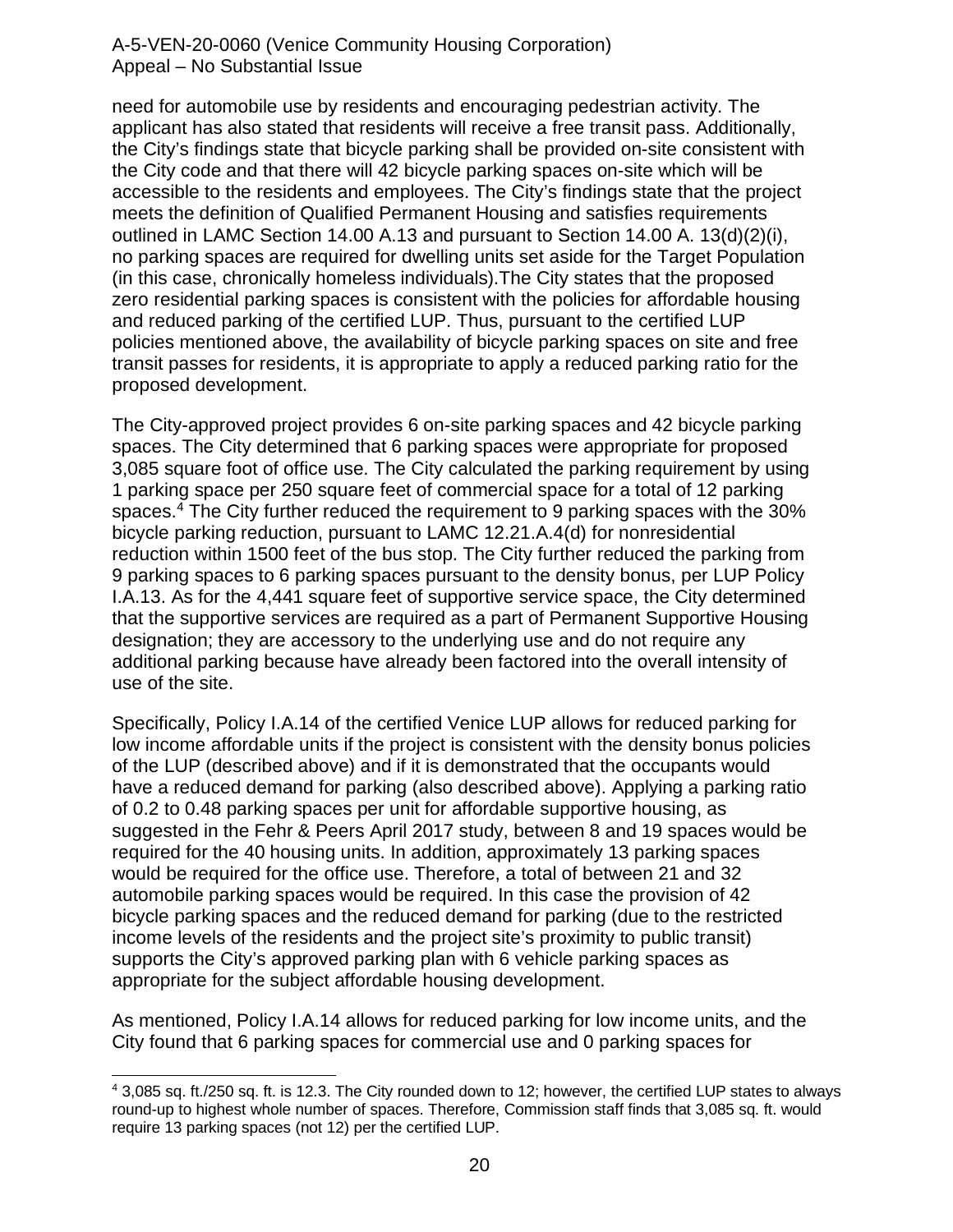residential use is sufficient. In this unique situation, given that the project is for transitional youth and families, parking demand is expected to be significantly lower than a similarly sized project that would supply new market-rate development. In addition, as mentioned above, the proposed development is located 1.25 miles from the coast adjacent to the inland boundary of the coastal zone, there is a demonstrated reduced demand for parking for affordable supportive housing units<sup>[5](#page-20-0)</sup>, and the proposed development is located within approximately 100 feet of public transit, providing public transit options for employees and residents. Therefore, the City's determination that 6 parking spaces for the development is sufficient does not raise a substantial issue with respect to the consistency of the development with Chapter 3 of the Coastal Act or the certified LUP, used here as guidance.

Furthermore, Section 30210 requires the provision of maximum coastal access and recreational opportunities for all people. An over-emphasis on parking as a measure of impacts on public access overlooks the ways in which a diverse population may access the coast, especially if the need to provide for parking facilities creates a barrier to developing more affordable housing opportunities in the coastal zone. As stated in the introduction to the Commission's Environmental Justice Policy (EJ Policy), adopted in March 2019: "Statistics show a startling lack of diversity among those who live on the California coast, and yet millions of inland residents visit and work there every day without the means to access affordable accommodations." Although coastal access is typically viewed through the lens of providing and protecting recreational infrastructure and other amenities for the public to visit and enjoy, viewing it through an environmental justice lens illustrates that an affordable cost of living is a fundamental part of coastal access. In its EJ Policy, the Commission acknowledges the impact of historic discriminatory housing policies on present day demographics in the coastal zone and recognizes that "the elimination of affordable residential neighborhoods has pushed low-income Californians and communities of color further from the coast, limiting access for communities already facing disparities with respect to coastal access and may contribute to an increase in individuals experiencing homelessness." The subject project includes a 100% affordable housing component that reserves 39 of the 40 units for homeless youth, individuals, and families. In addition, the applicant proposes to use the administrative offices to continue to provide youth programming, resident and homeless services, and education and job training programs. Through the City's approval, the project provides more housing units than would otherwise have been allowed on site, all of which are designated as affordable. Furthermore, the Cityapproved project includes new supportive affordable housing that not only provides housing in the coastal zone for low and very low income individuals and families, but also provides on-site supportive services for those individuals, which supports the provision of equitable access consistent with the Commission's adopted Environmental Justice Policy. Therefore, on balance and in light of the unique facts of this case, the project is consistent with the Coastal Act's public access policies.

<span id="page-20-0"></span><sup>5</sup> Fehr & Peers April 2017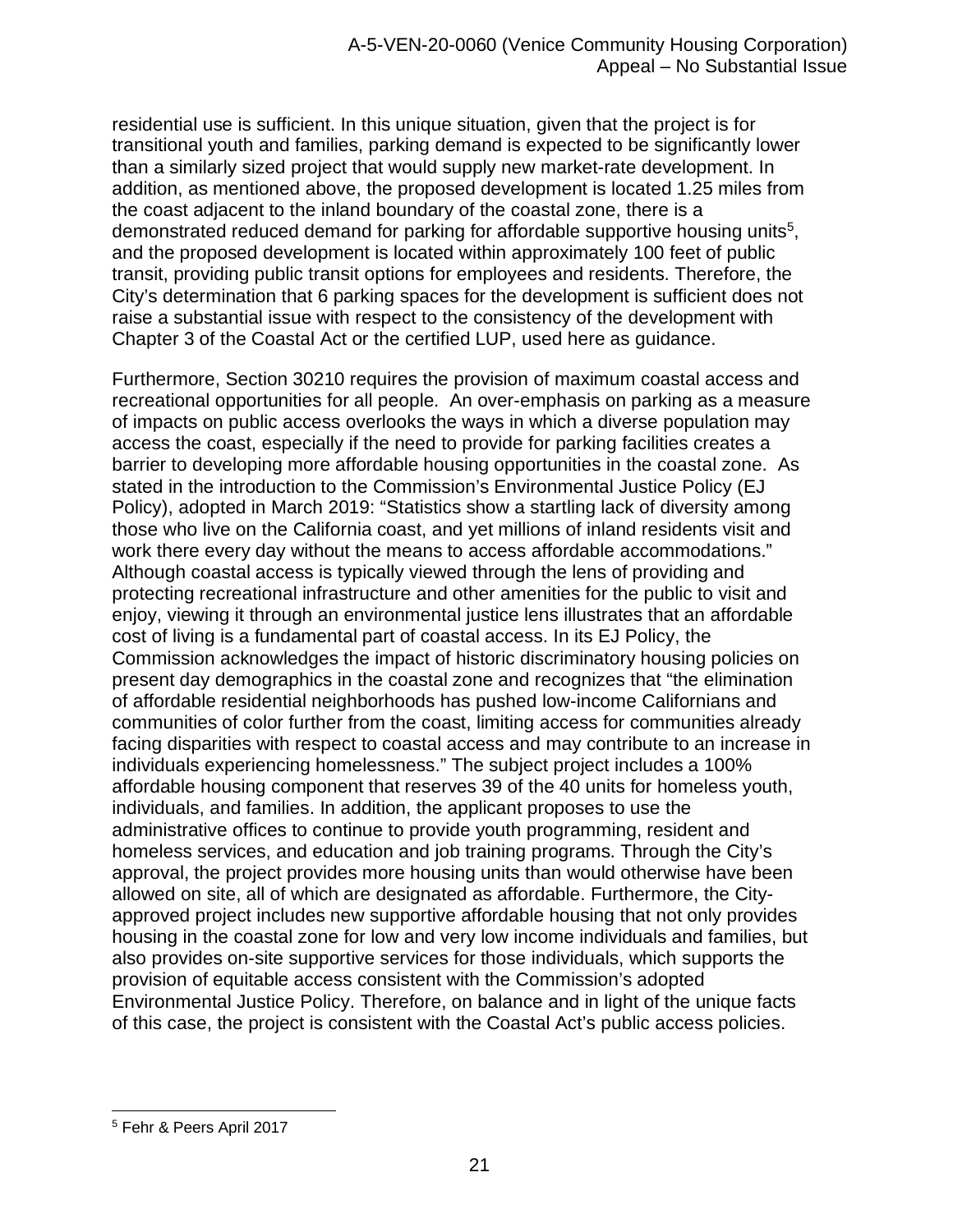#### **Substantial Issue Factors**

Applying the five factors listed in the prior section demonstrates that the appeals raise "no substantial issue" with respect to the visual resource protection and public access policies of the Coastal Act, and therefore, do not meet the substantiality standard of Section 30625(b)(1).

The first factor is the **degree of factual and legal support for the local government's decision** that the development is consistent or inconsistent with the relevant provisions of the Coastal Act. Relating to the development's visual resource impacts, the City acknowledges that, as the Commission has found in the past, Venice's unique social and architectural diversity makes defining its character difficult. Although the City's findings concerning community character are not robust, there is adequate support for the City's determinations that the project is consistent with community character and will not prejudice the City's ability to prepare an LCP that conforms with Chapter 3. The subject property is designed to be the highest commercial structure on Lincoln Boulevard in this area; however, the City found that the height limitations could be waived as part of a density bonus due the project's 100% affordability and would not negatively impact any coastal resources. Similarly, with regard to parking requirements, while the City did not calculate the required parking or parking reductions using the certified LUP standards that apply to *market rate* development, the City found that the reduction in parking requirements is consistent with the intent of LUP Policy I.A.14, which allows for reduced parking standards for affordable housing projects. Furthermore, the City found that the reduction in the parking requirements would not adversely impact coastal access due to the reduced utilization of vehicles by mixed-use developments, low-income individuals and households, and individuals living in close proximity to public transit.

While the City's approval is not fully consistent with the policy of the certified LUP regarding the LUP's maximum 25% density bonus allowance, the LUP policies also encourage the development of affordable housing in the coastal zone (Policies I.A.13 and I.A.14). In addition, the City found that, overall, the mixed-use, affordable housing project will maintain and enhance public access to the coast consistent with the Chapter 3 policies of the Coastal Act. For the reasons described above, there is factual and legal support for all of the City's findings that the project is consistent with Chapter 3 of the Coastal Act, even though the project has a higher density than that allowed under the LUP. Thus, overall, this factor weighs in favor of a finding of no substantial issue.

The second factor is the **extent and scope of the development** as approved or denied by the local government. The project includes the construction of a 4-story, 40-unit affordable supportive housing complex on an approximately 15,986 square foot lot within 1.25 miles of the coast. This is a larger development within Venice's coastal zone; however, the project is located in an already built-out, primarily commercial, inland area of the Coastal Zone of Lincoln Boulevard. The locally approved project would have no adverse impacts to coastal resources and the proposed development has no views to or along the ocean as it is located 1.25 miles inland from the beach. Therefore, the Commission finds that the extent and scope of the City-approved development is not significant and is consistent with the Chapter 3 policies of the Coastal Act. This factor therefore weighs in favor of a finding of no substantial issue.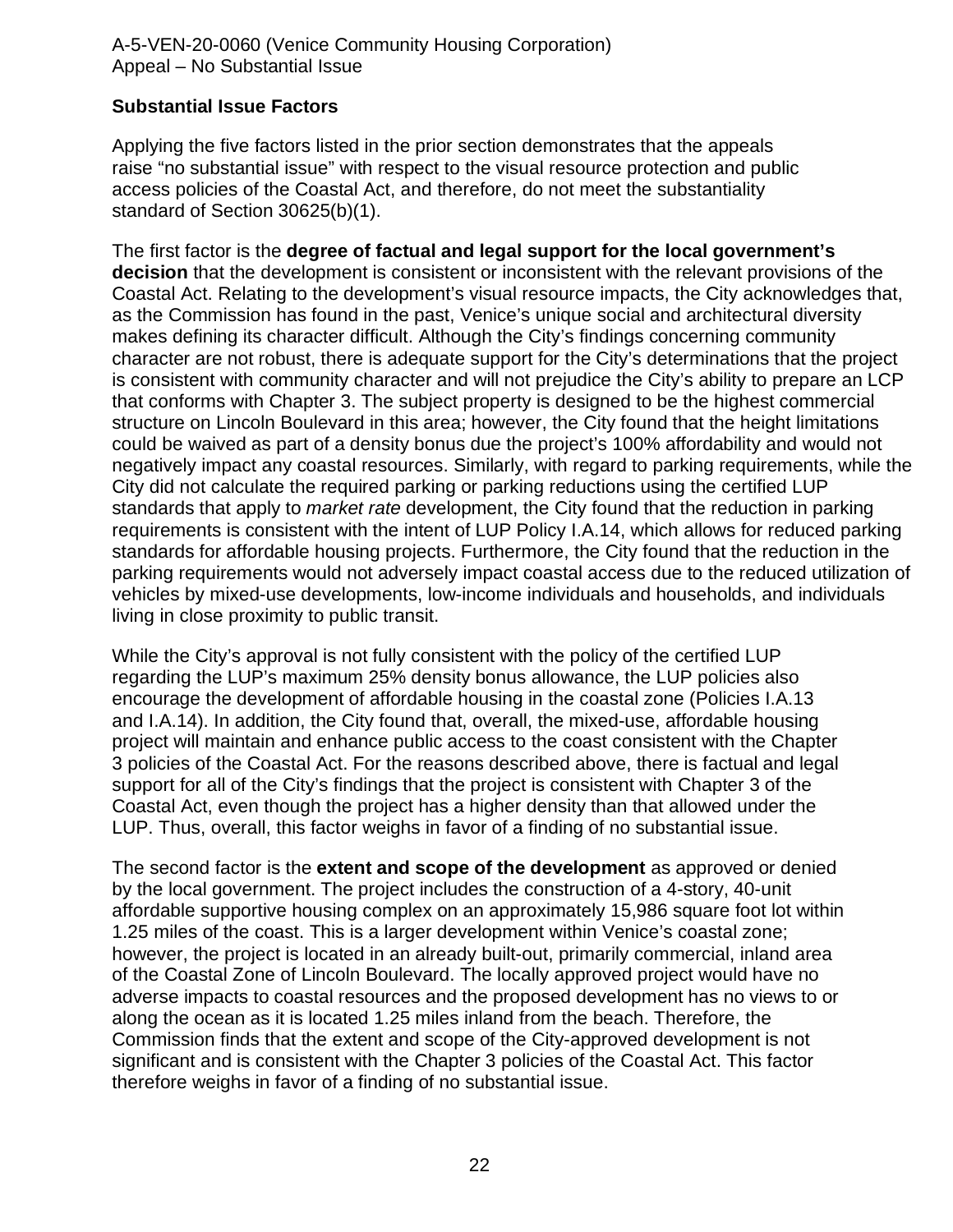The third factor is the **significance of the coastal resources affected** by the decision. The affected coastal resources raised by the appellants include public access, community character, and visual resources. Public access as well as the unique community character of Venice are important coastal resources. Public access to the shoreline can be adversely impacted when new development does not provide adequate parking facilities or does not fully mitigate any new or increase in demand for parking. In this case, the City-approved affordable housing development demonstrated a lower demand for parking than is typically demonstrated for that of new market rate development. In addition, the City required the applicant to provide additional mitigation, including bicycle parking stalls available for the use of all residents of the new development, in order to offset any other parking demands. Thus, while public access is a significant coastal resource, the new development, as approved and conditioned by the City, will not adversely impact public access to the shoreline.

Coastal access for all people has not yet been realized due to geographic, economic, social, and cultural barriers preventing marginalized populations, including low-income communities and communities of color, from accessing and recreating on the coast even though many individuals belonging to such populations work within the coastal zone. The project will provide affordable housing for lower income individuals and families, which will enhance Venice's social diversity, increase proximity to coastal access for individuals who cannot afford to live near the coast, and will not adversely affect access for coastal visitors.

Community character and visual resources are also significant coastal resources. The subject project, as approved and conditioned, maintains Venice's architectural and social diversity, and, as described above, will not adversely affect visual resources. As approved and conditioned by the City, the subject development is consistent with the public access and visual resource policies of the Coastal Act and will not adversely affect coastal resources. This factor weighs in favor of a no substantial issue determination.

The fourth factor is the **precedential value of the local government's decision** for future interpretations of its LCP. The City does not currently have a certified LCP, but it does have a certified LUP for the Venice area. As discussed above, the City did not fully support its findings regarding some of the LUP policies and the City-approved development is not entirely consistent with the development standard of the LUP relating to density. However, in this particular case, the project would not result in any significant impact to coastal resources, including but not limited to coastal access and visual resources. Further, the City's approval for a 100% affordable supportive housing project has low potential to be a precedent for future development (such as market rate housing) or to have cumulative impacts on coastal resources because Venice is built-out with limited large parcels that could support similar projects. In this case, the applicant already owns the property where the subject affordable housing development is proposed. In cases where affordable housing developers do not already own a large parcel in a mixed-use area or cannot obtain such a parcel at a discount, it may not be feasible to develop affordable housing. By itself, the subject project, which is unique in its location and its developer's economic conditions, will not set a precedent for large residential projects throughout Venice. In addition, as discussed above, the project is consistent with the Chapter 3 policies of the Coastal Act. Therefore, the City's action will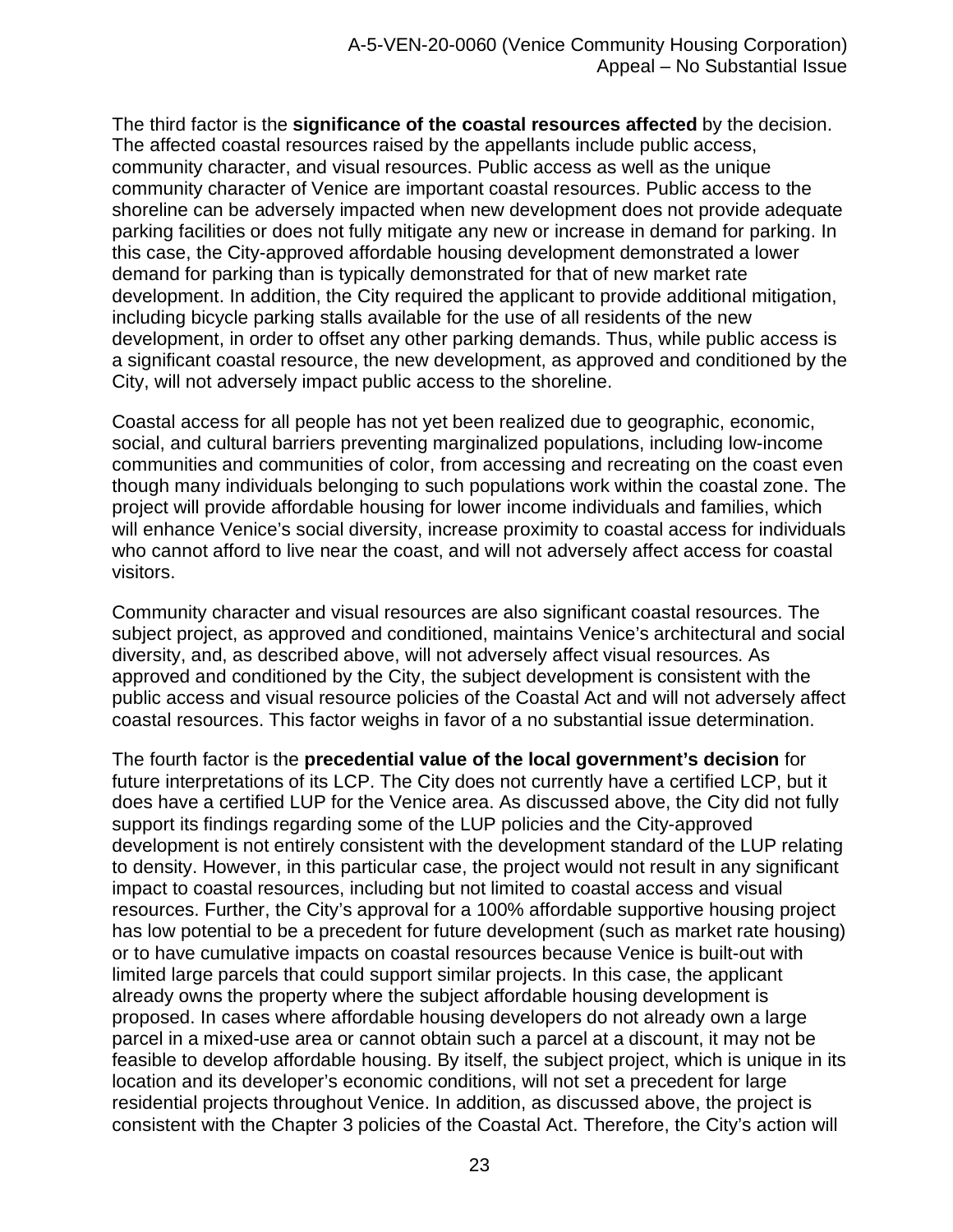not prejudice the ability of the City to prepare an LCP that is in conformity with Chapter 3 of the Coastal Act, and this factor weighs in favor of a finding of no substantial issue.

The final factor is **whether the appeal raises local issues, or those of regional or statewide significance**. Venice is a popular visitor destination and attracts visitors from throughout the State and beyond, making impacts to coastal resources issues of statewide significance. In addition, the lack of sufficient affordable housing within the California coastal zone and the resulting impact on coastal access for all people is a statewide issue. The issues raised by the appeals relating to community character, allowable density, and height standards relate to unique project-specific factors of local concerns that do not raise statewide issues. Further, the City-approved development will not adversely impact coastal resources and, thus, no substantial issue is raised regarding the City's action.

#### **Conclusion**

The subject 100% affordable housing project is consistent with the overarching goals and policies of the Venice LUP and the Chapter 3 policies of the Coastal Act. Therefore, the Commission finds that the appeals do not raise a substantial issue as to conformity the Chapter 3 policies of the Coastal Act.